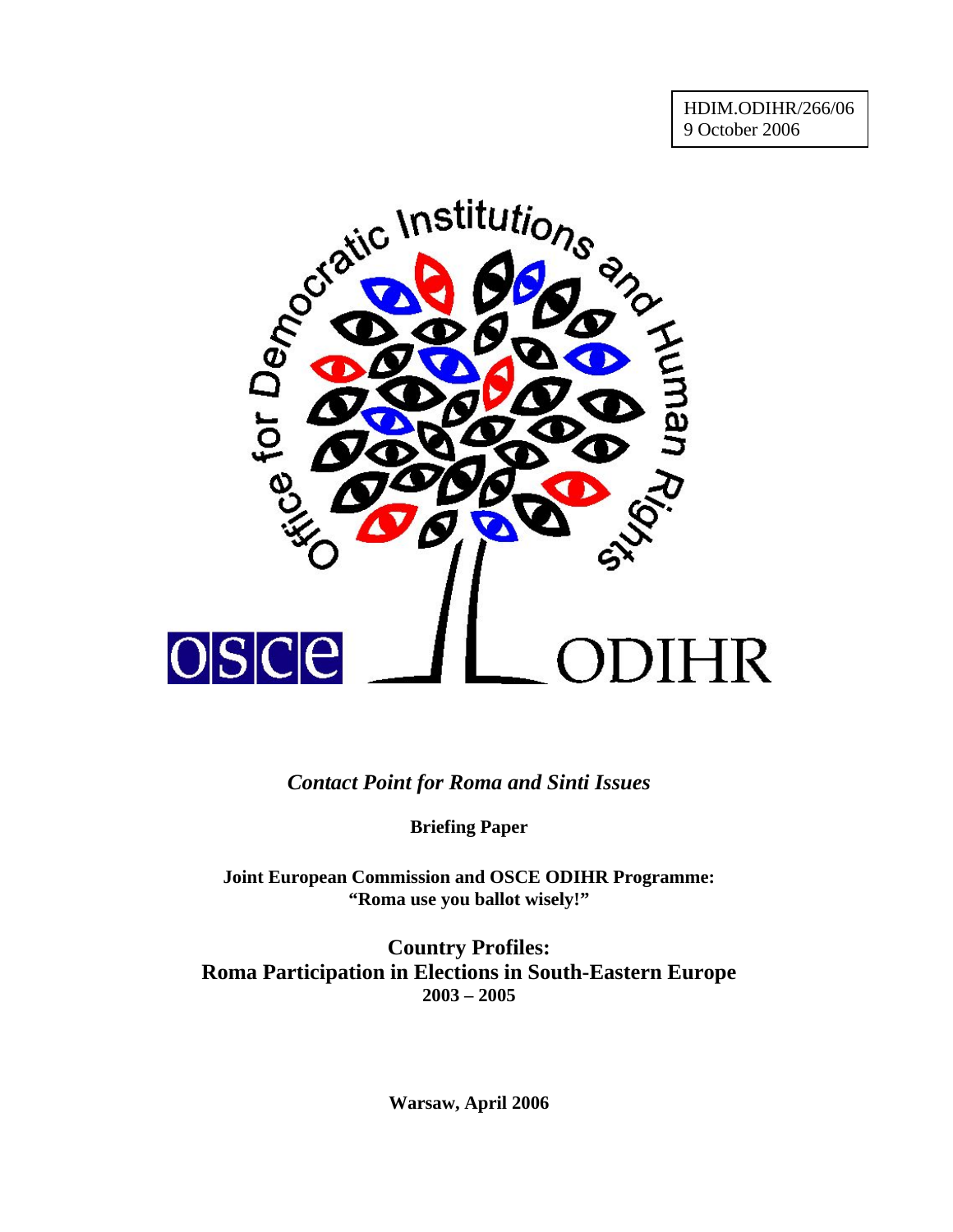# **TABLE OF CONTENTS**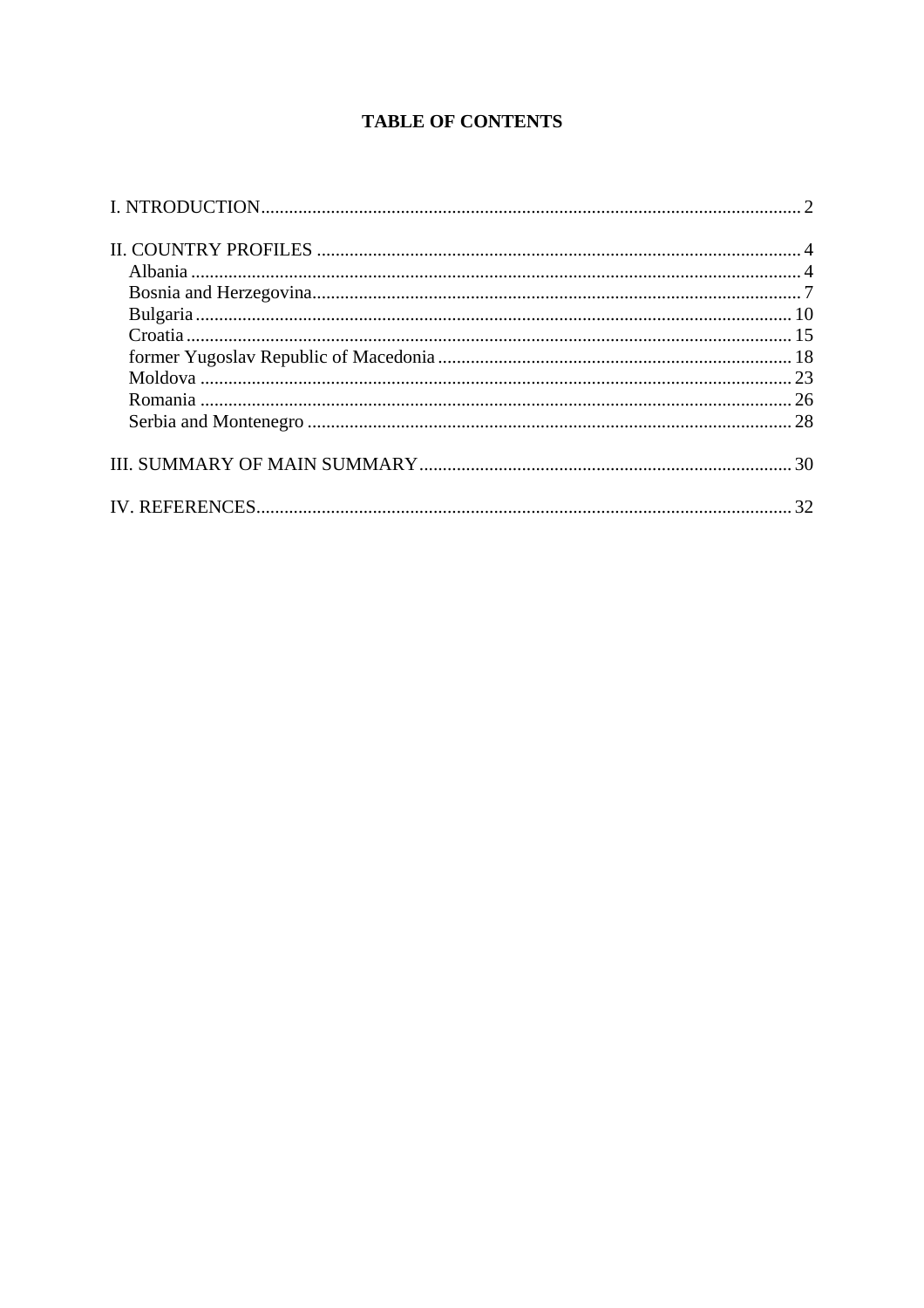### **INTRODUCTION**

<span id="page-2-0"></span>Given the importance of minority participation in the election process, the OSCE Office for Democratic Institutions and Human Rights (ODIHR) has dedicated significant attention to these issues, both in terms of an analytical approach and through the practical work of election observation missions. Thee Action Plan on Improving the Situation of Roma and Sinti within the OSCE Area (the *Action Plan*), under provision VI. Enhancing participation in public and political life, specifically highlights the necessity of integrating Roma and Sinti into the public sphere of majority societies:

"*Roma and Sinti people have an equal right to participate in public affairs. This includes the rights to vote, stand for election, participate in public affairs and form political parties without discrimination. Efforts made in recent years to foster Roma political participation should be encouraged, particularly those originating from the Roma groups themselves."* 

The OSCE/ODIHR Contact Point for Roma and Sinti Issues, in cooperation with the European Commission began the project "Roma, use your ballot wisely!" in order to promote participation of Roma in the electoral process. The project targets Roma representatives and NGOs, including Roma political parties in the South-Eastern European region. The following countries are included in the project: Albania, Bulgaria, Bosnia and Herzegovina, Croatia, the former Yugoslav Republic of Macedonia (FYROM), Moldova, Kosovo (FYROM) and Romania.

The overall aim of the RUBW project is to promote participation of Roma in the electoral system as a means for effective implementation of Roma-related policies, and for mainstreaming Roma affairs in the stabilisation and democratisation processes in the countries of South-Eastern Europe and region. To reach this goal, a two-fold objective has been set: to facilitate mutual understanding and dialogue between local, regional and national authorities and Roma; and to empower Roma to become protagonists in the decisions involving them. The overall objective is for Roma to contribute to the democratic development and reconciliation of the society they live in.

The project promotes the use of electoral mechanisms as tools for empowering Roma and for advocacy in view of enforcing and implementing policy measures adopted by OSCE participating States. The RUBW focuses on three main clusters of action: Cluster I: Increased participation of Roma in the election process, with focus on the local elections; Cluster II: Advocacy and lobbying the elected bodies (local and national) for implementation specific measures of Roma policies; and Cluster III: Roma to Roma: exchange of experience and information at regional level.

This briefing paper draws on the findings of those Roma who participated in Cluster I activities during various elections throughout 2003 – 2005 in the RUBW target countries. The country profiles are drawn from reports submitted by various Roma consultants and NGOs working on various election-related activities, including as short term observers (STOs) to OSCE ODIHR Election Observation Missions, running information campaigns related to building capacity of Roma to engage in the electoral process, political party formation and working with local authorities to include Roma as both candidates and voters in the election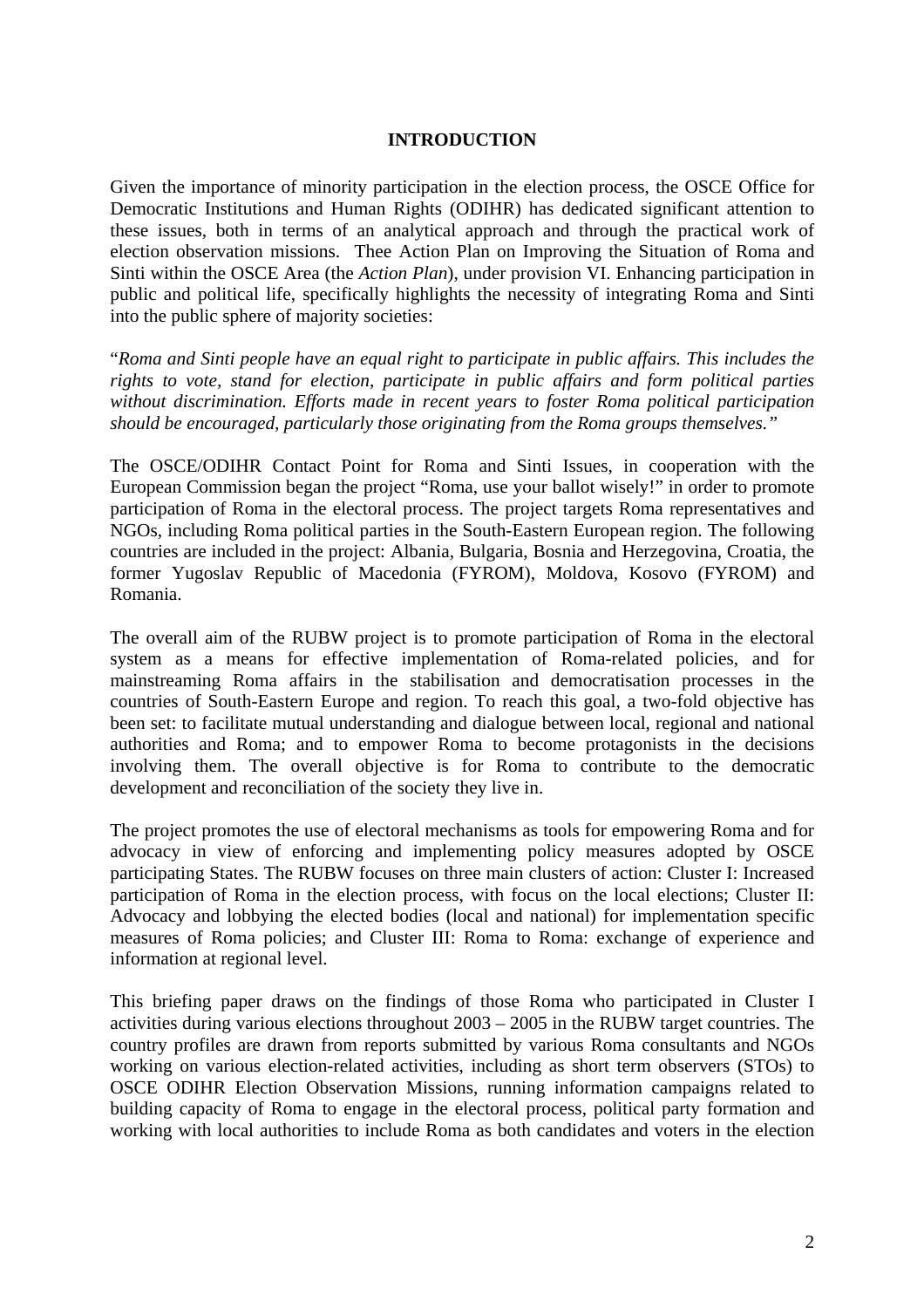<span id="page-3-0"></span>process. Eight country profiles<sup>\*</sup> are included in this paper. Each focuses on the general overview of the legislative framework, Roma participation as voters, candidates and elected representatives. It examines the challenges that must be addressed and overcome, and gives recommendations regarding Roma political participation.

<sup>∗</sup> The views expressed do not necessarily reflect the official opinion of the OSCE and the Office for Democratic Institutions and Human Rights (OSCE ODIHR)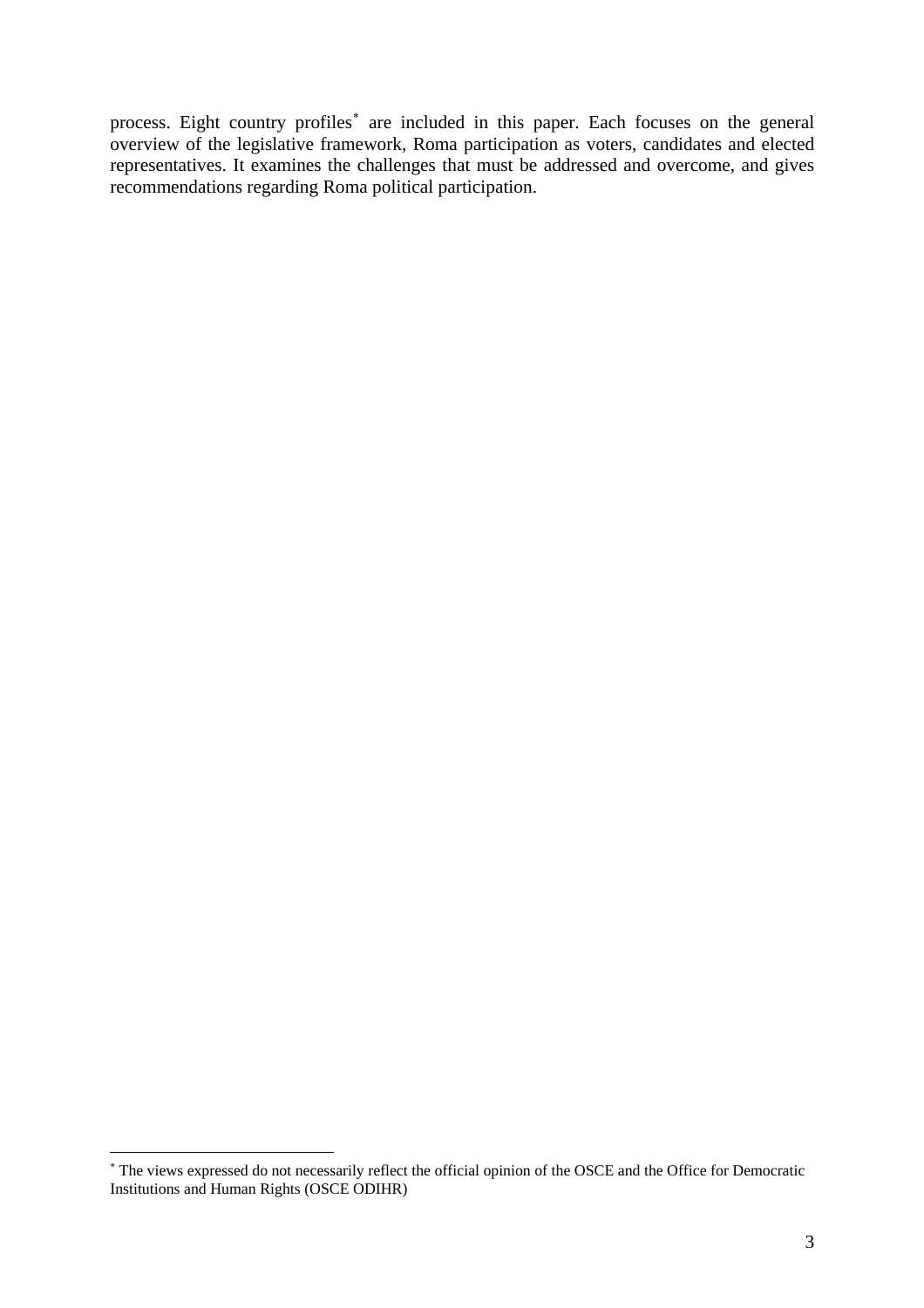### **COUNTRY PROFILES**

#### **Albania**

#### <span id="page-4-0"></span>*General Overview*

The population of Albania is 3,544,841 people. Greeks, Macedonians and Montenegrins are officially recognized as national minorities, while Roma and Vlachs/Aromanians are recognized as linguistic (cultural) minorities.

The Assembly comprises 140 members. Of these, 100 will be elected in single-member constituencies (zones) in one round of voting, and the remaining 40 will be elected in one state wide multi-mandate constituency based on party or coalition lists. While the system of translation of valid votes into parliamentary seats (the electoral system) has been simplified by removing the second round of voting in the zones, it remains complex.

The 3 July 2005 parliamentary elections were the sixth since the establishment of multi-party politics in Albania in 1991.

#### *Roma in Albania*

There is an absence of current official data on national minorities in Albania. The official census in Albania has never mentioned Roma minorities. According to different sources the number of Roma estimates between 1,300 and 120,000. During the last 1989 census, Roma came into the category of "others" together with the Egyptians, Vlachs and other small minorities. Many of the Roma remained "hidden" within the figure given for other ethnic groups registered in the 1989 census: Albanians, Greeks, Macedonians, Serbs and Montenegrins<sup>[1](#page-4-0)</sup>. Roma live in almost all areas of the country. However, the strongest communities are situated mainly in central and southeast Albania: Tirana, Durres and Berat. Roma live either in big towns, on the towns outskirts or in villages close to the respective towns. Roma live in four districts of Tirana, the largest of which is the "Kinostudio" neighbourhood [2](#page-4-0) *.* 

The government is currently drafting a National Strategy for the Roma, working with Roma organizations and international actors. This strategy will include steps to fight the trafficking of Roma women and to recognize the role that Roma women play in society. The government is open to considering positive discrimination for minority women, and believes that minority women's inclusion is important for Albania's continuing democratization process.

#### *Roma Participation in Public and Political Life*

#### *Political Parties*

 $\overline{a}$ 

The Roma in Albania do not have political representation in the form of a political party. The Unity Party for Human Rights (UPHR), formed in 1992 after the Greek-minority based party

<sup>&</sup>lt;sup>1</sup> ERRC Report on "Roma and Egyptians in Albania: From Social Exclusion to Social Inclusion: Summary of the World Bank Needs Assessment Study on Roma and Egyptians in Albania", is available at www.errc.org.  $<sup>2</sup>$  Ibid.</sup>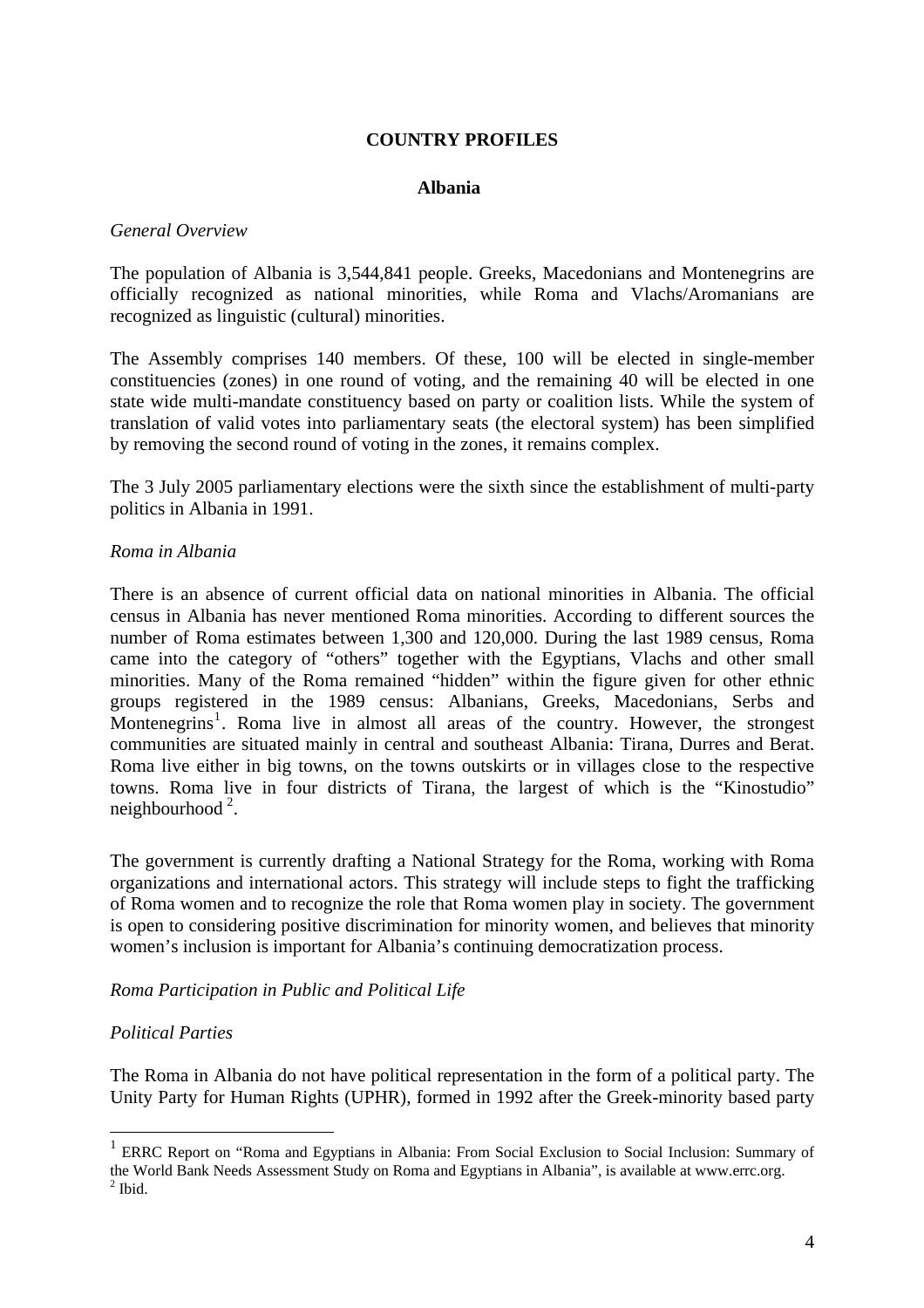<span id="page-5-0"></span>OMONIA was declared illegal, declares itself as representing the interests of all minorities in Albania. A few candidates from this party had a program addressing Roma issues, especially concerning the official recognition of the Roma minority and the preservation of the Romani language and culture. In practice, UPHR's activities are based predominantly within the Greek community, thus it cannot be ruled out that including Romani issues in their program was used in order to de-ethnicize their party. The continual political marginalization of the Roma within the party is due to the lack of actual power within the Roma community itself, and the vulnerability of the group as a whole. UPHR's chair Vasil Melo said in a Human Rights Project Interview, that Roma have very few demands, stick to their traditions and do not claim to study their mother-tongue in school<sup>[3](#page-5-0)</sup>.

#### *Voters*

The political participation of Roma on the last elections was very low. Lack of trust in the politicians was considered as main reason for low turnout of the Roma in elections. In addition, large numbers of Roma are on the margins of existence, without any social aid or insurance. The poverty within the Roma community implies low levels of education and lack of a willingness to vote.

In preparation for the July 2005 parliamentary elections, the NGO *Romani Baxt* led four partner organizations in a voter education initiative in Tirana, Durres, Fier and Korca. They delivered leaflets, hung posters, and televised discussions in both Albanian and Romani, all to increase Roma participation in the elections. Volunteers verified that 1467 Roma citizens were on the electoral registration list, and helped others register for the first time.

#### *Campaigning in the Roma Communities*

There was no Roma candidate for mayor of a municipality or commune. The main parties included some Roma candidates on the list for the local councils; The Democratic party included one candidate in Tirana, Election Unit 4, and one candidate in Devol, Levan and Morava were included from the Socialist party; The Human Rights Party had one candidate in the municipality of Ndernesas (region of Fier).

#### *Challenges to Overcome*

- Significant numbers of Roma people are not registered; they do not have IDs or other personal documents. This is the main reason for low political participation/voting.
- Obstacles facing minority women in public participation are stressed. No figures are available, but the reality shows that many Romani women are not registered and therefore are not able to vote.
- Incomplete voting register (voting list).

#### *Recommendations*

<sup>&</sup>lt;sup>3</sup> ERRC Report on "Roma and Egyptians in Albania: From Social Exclusion to Social Inclusion: Summary of the World Bank Needs Assessment Study on Roma and Egyptians in Albania", is available at www.errc.org.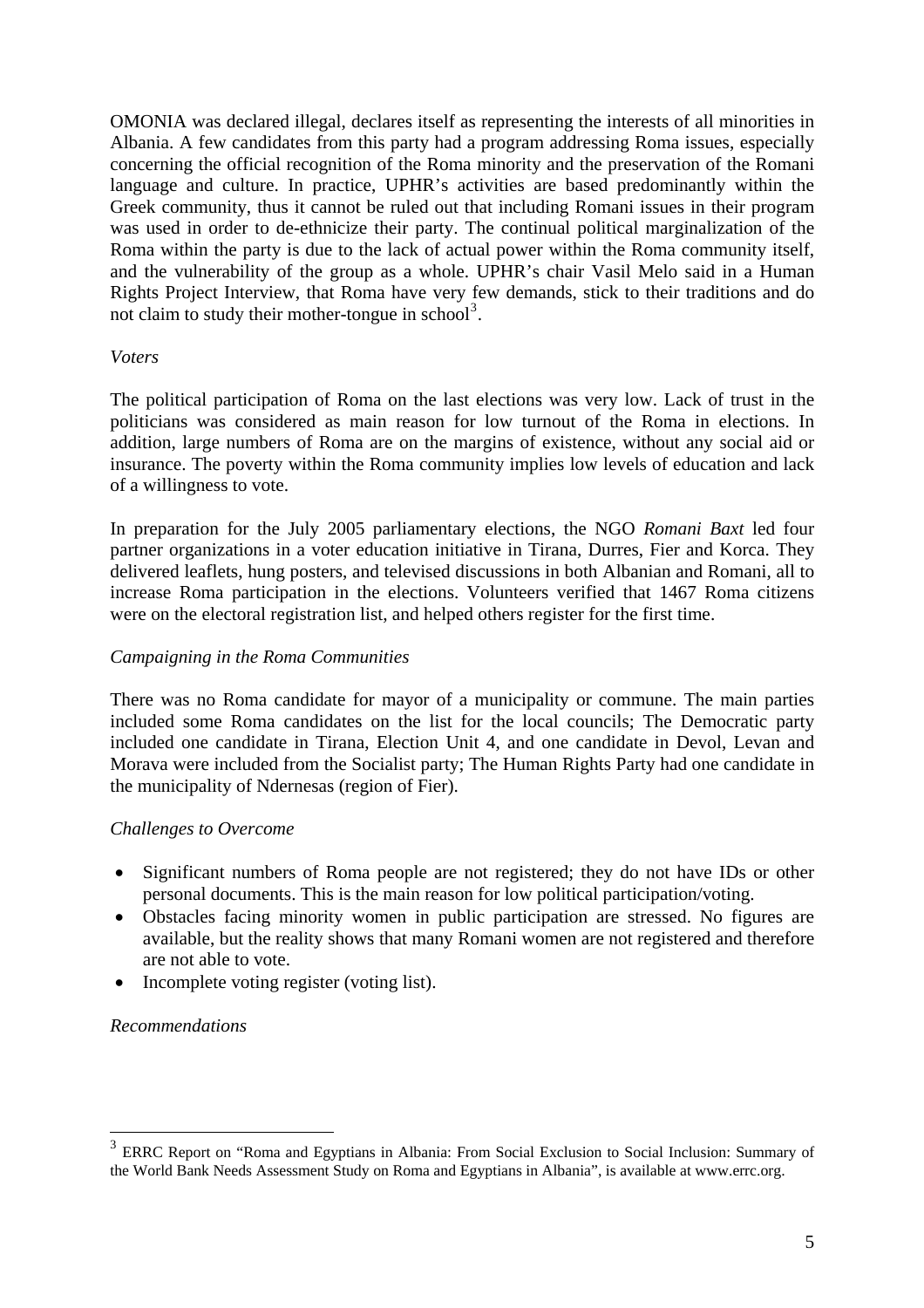- Violation of Article 3 of the Framework Convention for Protection of National Minorities should be stopped. Minorities should not be classified in national and linguistic minorities.
- The Albanian authorities should improve voter registration among national minority populations, particularly the Roma and Egyptian communities.
- Trainings on enhancing capacities of the political parties should be organized.
- The Government should change their policy toward Roma and Egyptians. Representatives from these minorities should be included/represented in state institutions/public administration as are other citizens of the country.
- A national policy based on 'positive discrimination' should be developed.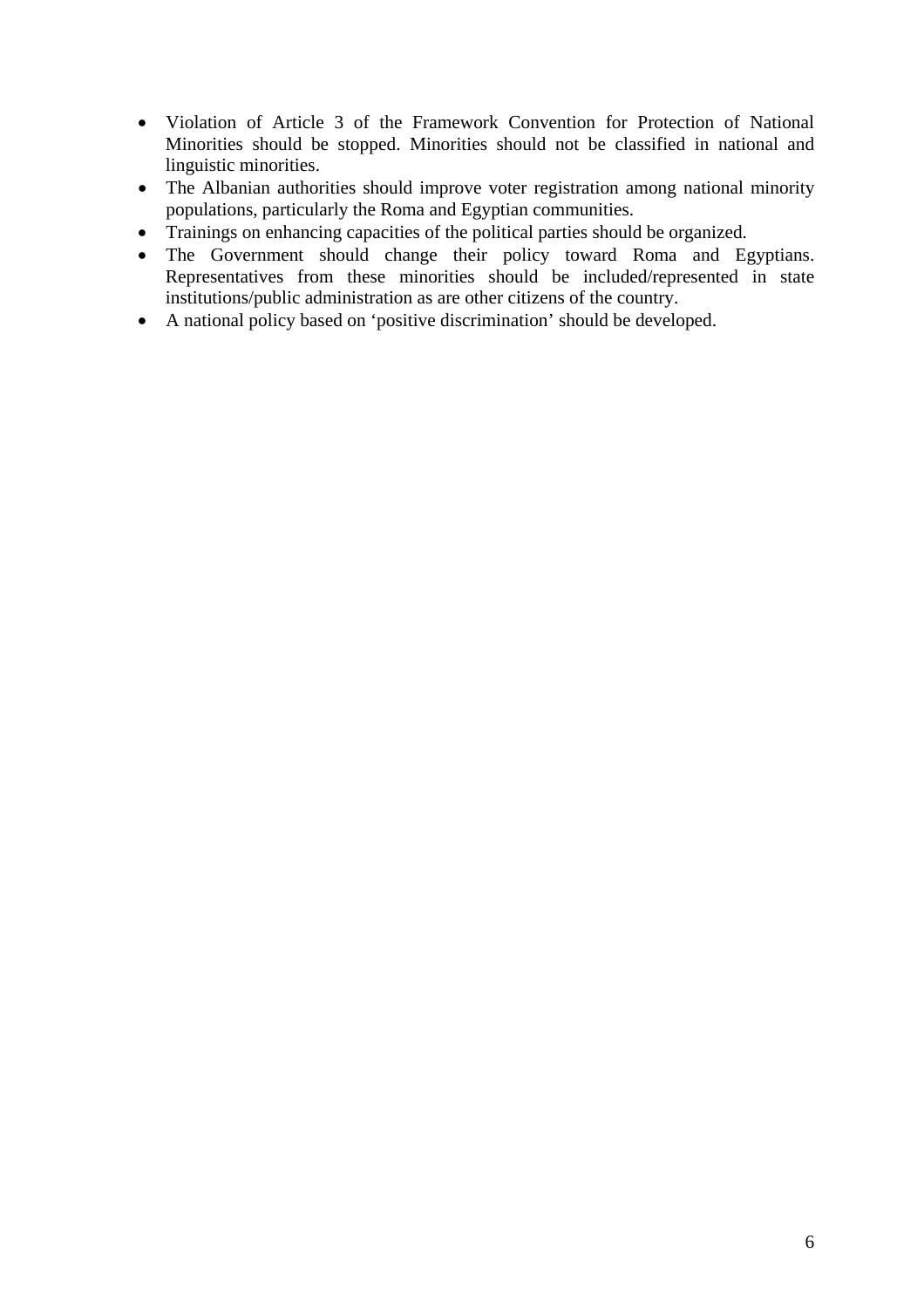### **Bosnia and Herzegovina**

### <span id="page-7-0"></span>*General Overview*

The population of Bosnia and Herzegovina (BiH) is 3,724,582 people, composed of Bosniaks, Serbs, Croats and others (estimations made in 1999). BiH was the most ethnically mixed country of the six republics of the former Yugoslav Republic (FYR). The Federation of Bosnia and Herzegovina (FBiH) is made up of two regions and a district: The Federation of Bosnia and Herzegovina, the Republika of Srpska (RS) and Brcko District. The FBiH is subdivided into ten cantons.

The legislative power at the State level is vested in a bicameral parliament, the 42-member House of Representatives and the 15-member House of Peoples. Two thirds of representatives are elected from FBiH and one third from the RS. The Head of State is a three-member presidency. The central government is the Council of Ministers. The highest juridical authority is the Constitutional Court of FBiH. The FBiH has its own indirectly elected President and Vice-Presidents, one from each constituency.

The new electoral law for local elections allows the direct election of mayors. In the Republika of Srpska, mayors are elected on a straight majority/plurality basis. In the Federation of BiH mayors are elected on a shortened preferential system. Citizens of BiH living outside their residence may vote by absentee ballot or by mail (this is the case for refugees).

The district of Mostar offers an interesting demonstration of an election being held under a special electoral system, imposed by the High Representative of the city's electoral body**.** The amendments to the Electoral law (chapter 19) ensure a minimum of 4 councillors from each constituency, and a minimum of 1 councillor from a group labelled "others". It also guarantees no one constituent will have a majority in the new council.[4](#page-7-0)

On the  $2<sup>nd</sup>$  of October 2004, the citizens of BiH voted for municipal mayors. It was the first election fully funded and organised by the Bosnian authorities. It was also the first in which the mayors were directly elected and the first implemented under the new amendments to the electoral law. Seventy political parties, 18 coalitions and 180 independent candidates and 6 lists of independent candidates were authorised. The voter turnout was forty-six percent.

#### *Roma in BiH*

 $\overline{a}$ 

According to the last government census (1991) there are 8.100 Roma in BiH. As part of a fact-finding mission conducted in BiH in 1996, the Council of Europe's Specialists Group estimated a total number of 50-60.000 Roma living in BiH, although they noticed that many Roma declared themselves as Muslims or Serbs. Non-governmental organisations (NGOs) speak of between 85.000 and 100.000 Roma living in BiH.

#### *Roma Participation in Public and Political Life*

In the summer of 2003 the first Roma political party was registered as the 'Democratic Party of Roma.'

<sup>4</sup> OSCE/ODIHR Needs Assessment Mission Report on Bosnia and Herzegovina Municipal Election, 28 June - July 2004. (Available at [http://www.osce.org/documents/odihr/2004/07/3344\\_en.pdf\)](http://www.osce.org/documents/odihr/2004/07/3344_en.pdf).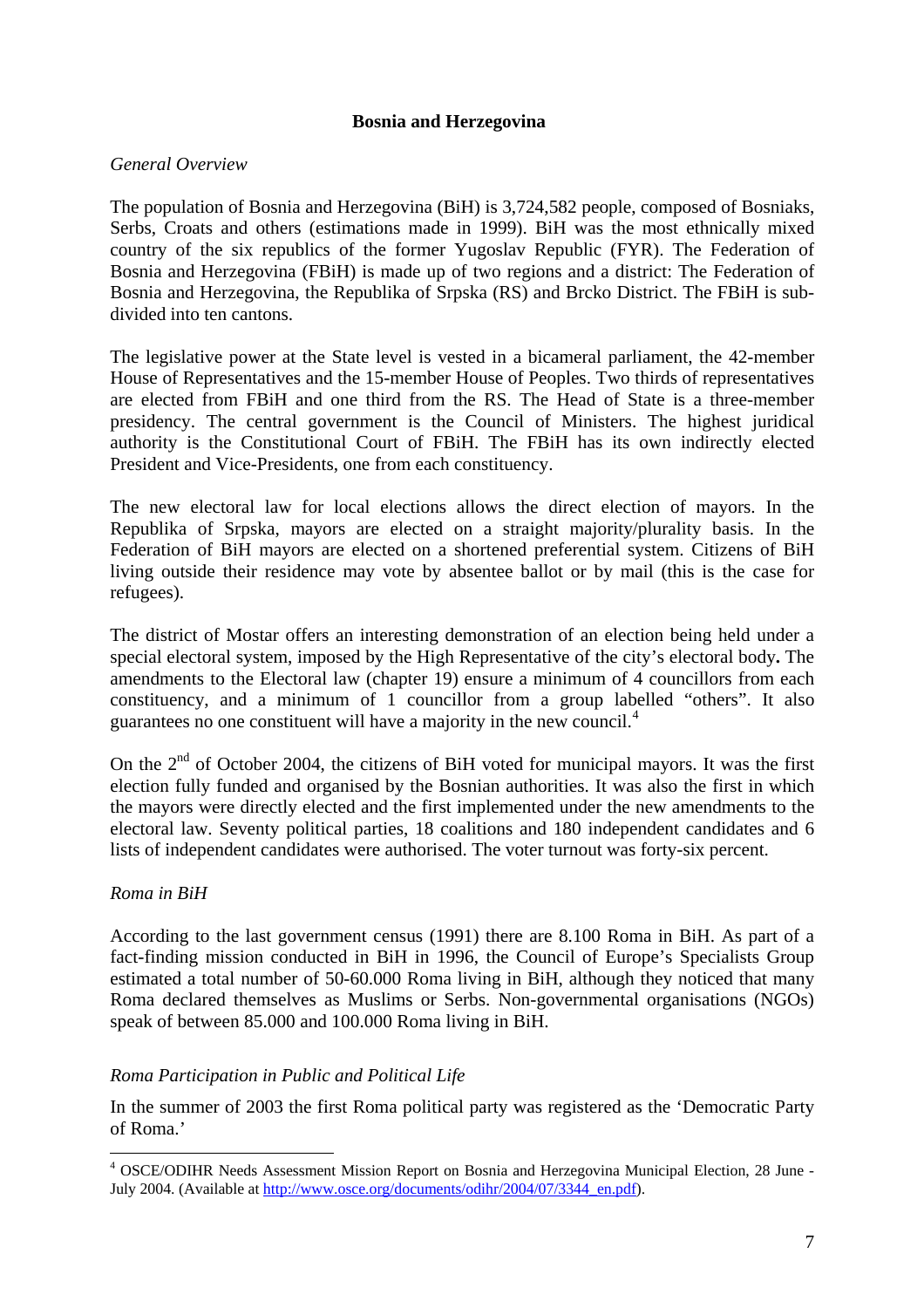<span id="page-8-0"></span>As part of the European Commission - ODIHR joint project "Roma, use your ballot wisely," two consultants conducted research on Roma participation in the BiH municipal elections held on  $2<sup>nd</sup>$  of October 2004. The consultants visited several Roma communities in Visoko, Vitez, Oskova settlement, Tuzla and Banovici, where Roma voters' participation was closely monitored by election observers. The consultants met with Roma leaders to gather information on Roma participation in the election, both as voters and candidates.

## *Voters*

- The general feeling of the Roma in Visoko community on election day morning was that Roma will go to vote, despite the fact that they did not have a common favourite candidate or party.
- The Roma community in Visoko and Vitez communities did not have problems with registration and most of the Roma who wanted to register to vote did so. Although, there were some problems with registration for the Roma in Banovici and Tuzla communities. In Oskova settlement (Banovici community) 14 families were not registered for the last 2 elections.
- There were several Roma observers at the polling station (two  $(2)$  from Social Democratic Party (SDP) in Vitez community; one (1) in Banovici).
- A balance between Romani men and women with regard to participating in the voting process was noticed.
- Although the Roma voter turnout was low, it was reported that in the Vitez and Tuzla communities the majority of Roma did vote<sup>[5](#page-8-0)</sup>.

### *Candidates*

- Only a single candidate was registered in the Social Democratic Party (SDP) candidates list and he did not declare himself as ethnically Roma. As such, the Roma community did not recognise him as a Roma political candidate.
- There were three registered candidates in Tuzla community. They were on the following parties' lists: SDA, SDP and Ecologists party.

## *Campaign Platform*

- The representatives of the Social Democratic Party visited the Roma community in Visoko during the campaign in order to view the Roma's living situation and also to present the SDP platform. In addition, the SDP, SDA, Party of BiH, HDZ visited the Roma community in Vitez to present their platform.
- There was not enough information about the candidates and the voting procedure.
- There was no election material in the Romani language in Roma communities.

## *Political parties*

 $\overline{a}$ 

There were a small number of Roma on the candidate lists of other parties.

<sup>5</sup> Magdalena Matache, Report on the Electoral participation of Roma in BiH October 2004 (available from the ODIHR CPRSI upon request).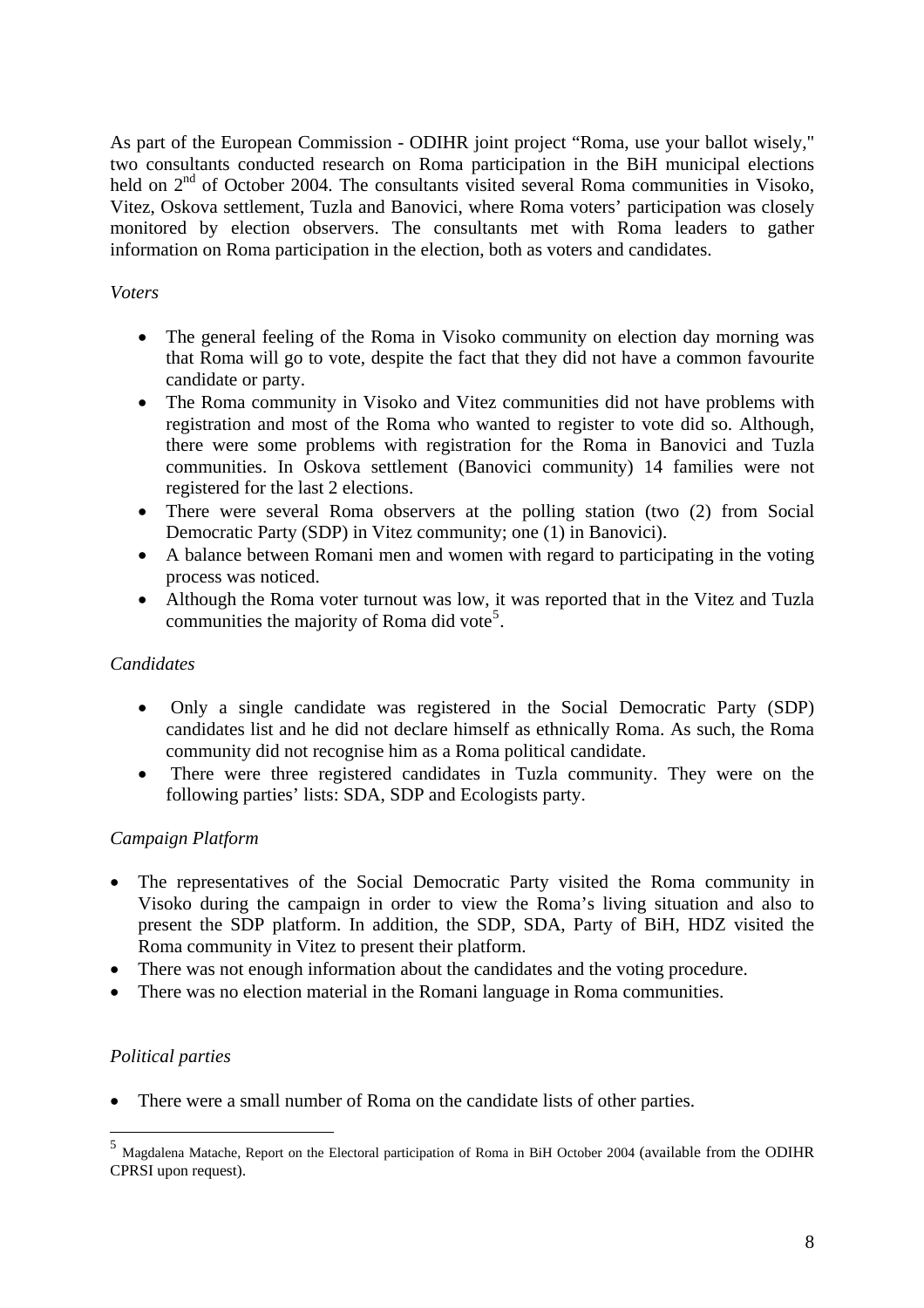- <span id="page-9-0"></span>• There was no Roma Party registered. Due to the fact that the amendments to the electoral law regarding national minorities' participation came too late, there was no "others" category of minority for party registration.
- Political parties did not include in their platforms special focus towards Roma issues. In general, the political parties competing for the election did not include Roma representatives on their lists of candidates, or if they did, these were for non-eligible positions.
- Many of the political parties had a nationalistic tendency (Serbs, Croats and Bosnians) that gave no opportunity to choose a Roma candidate even if they live in the Republic of Serbia or FBiH.
- Due to the fact that the government still uses the Roma population numbers given by the census in 1991, this makes it more difficult for the Roma to participate in the elections.

### *Recommendations:*

- Recognition of Roma and other minorities as national minorities in the BiH constitution, due to the fact that Dayton Agreement recognises Serbs, Croat and Bosnians and "others" minorities.
- Amendments to the electoral law in order to enable minority representatives to become candidates at all levels.
- Capacity building of Roma civil and political society in order to increase their participation to the election. Therefore, international organisations should consider funds for Roma programs in BiH, not only for election, but also for education, advocacy, and project management.
- Trainings and information sessions in Roma communities about elections, voting, political parties should take place.
- Involvement of Roma as full participants in the election means their representation in political parties, in the electoral commission, in the polling stations, and in international election observation missions.
- Activities related to legally registering Roma illegal settlements should be undertaken<sup>[6](#page-9-0)</sup>.

<sup>6</sup> Magdalena Matache, Report on the Electoral participation of Roma in BiH October 2004 (available from the ODIHR CPRSI upon request).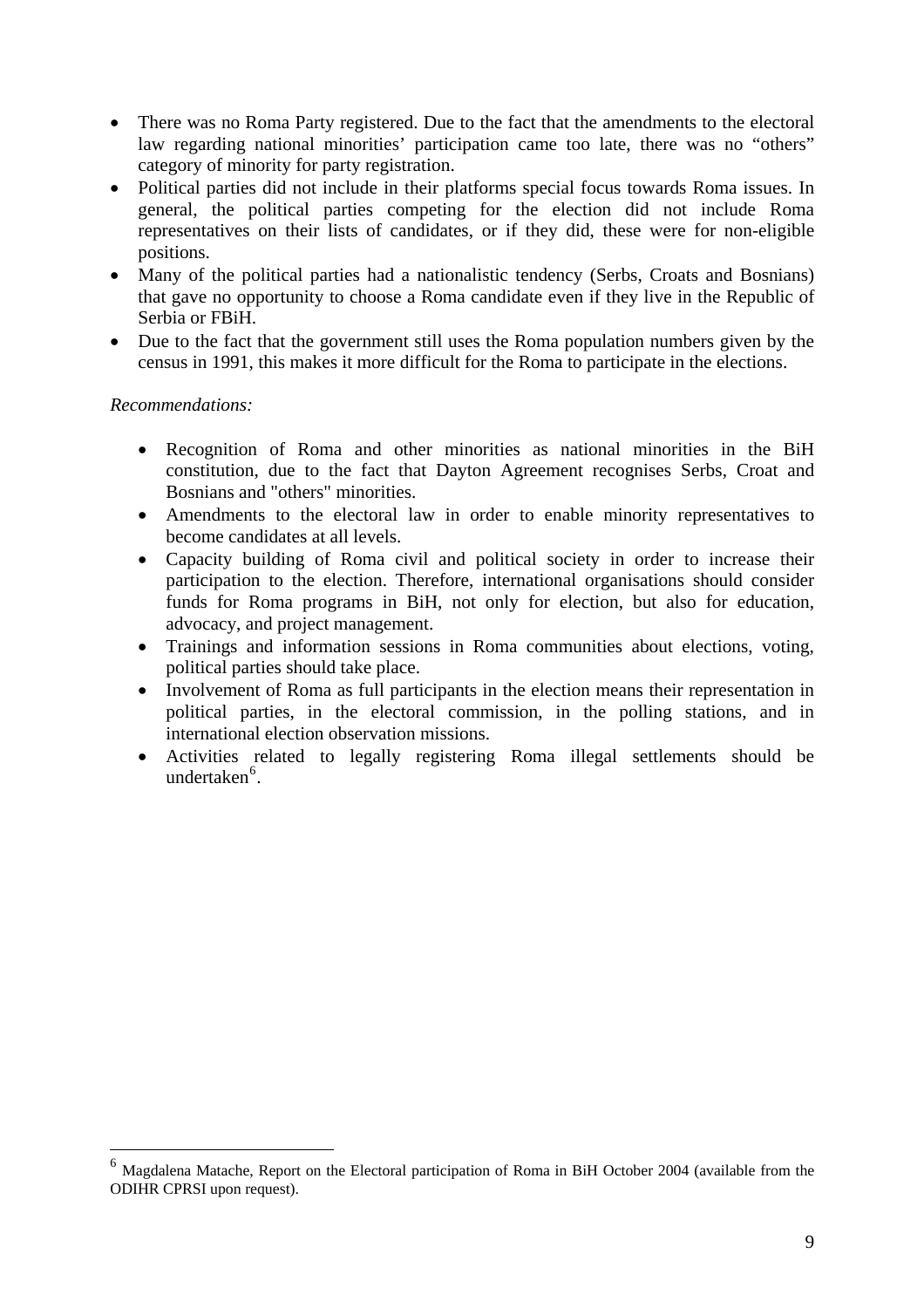### **Bulgaria**

## <span id="page-10-0"></span>*General Overview*

According to the 2001 census the population of Bulgaria is 8,194,772 people. The 1991 Constitution established a unicameral parliament (the National Assembly) whose 240 members are elected for a four-year term by secret ballot. Parliamentary elections are held on the basis of a proportional representation system, with a four per cent national threshold for parties and coalitions. Bulgaria is divided into 31 constituencies and each is assigned between four and 14 seats in Parliament, depending on population data from the last census.

Candidate lists of parties or coalitions were completed separately for each constituency and there were only a few independent candidates in each constituency. Candidates on party lists were entitled to run in up to two constituencies for the same party or coalition. Those who won a mandate in both (26 candidates) were obliged to decide which one they would keep and were to be replaced with the next person on the list in the other constituency. Independent candidates nominated by initiative committees could run in only one constituency.

Prior to the elections in June 2005, the law on political parties and the election law were amended. The revisions to the law on political parties changed the required number of signatures to form a political party from 500 to 5,000 and outlined penalties for violation of the law, including party finance provisions<sup>[7](#page-10-0)</sup>.

On the  $25<sup>th</sup>$  of June 2005 parliamentary elections took place in Bulgaria. Fourteen parties and eight coalitions (as well as 13 independent candidates) were registered for participation in the elections, compared with 62 parties and coalitions that registered for the 2001 parliamentary elections. This trend was also evident in the registration of independent Roma parties, as only one party out of several known "movements", "coalitions", or "confederations" fulfilled registration requirements. The voter turnout was 55.8 per cent. Local elections had previously taken place in 2003.

## *Roma in Bulgaria*

Ethnic minorities comprise 14.7 per cent and  $4.7^8$  $4.7^8$  per cent (307,908) of these belong to the Roma community<sup>[9](#page-10-0)</sup>. There are also Rudari, Millet and Egyptians in Bulgaria. There are no legal restrictions on the participation of minorities in politics; however, the constitution prohibits parties based on ethnicity, race, or religion.

#### *Roma Participation in Public and Political Life*

As part of European Commission - ODIHR joint project "Roma, use your ballot wisely," a consultant conducted research on Roma participation in the Bulgarian local elections held on 26 October, 2003.

#### *Voters*

<sup>&</sup>lt;sup>7</sup> OSCE/ODIHR Election Mission Assessment Mission Report on Parliamentary Elections in the Republic of Bulgaria, 25 June 2005.

<sup>&</sup>lt;sup>8</sup> Experts believe that the actual number of Roma is significantly higher (OSCE report on Parliamentary Elections, 25 June, 2005). NDI refers to some experts who estimate that Roma make up more than 7 per cent of Bulgarian's population.

<sup>&</sup>lt;sup>9</sup> Report on "Local Elections Observation in Bulgaria, October 2003," by Rubin Zemon.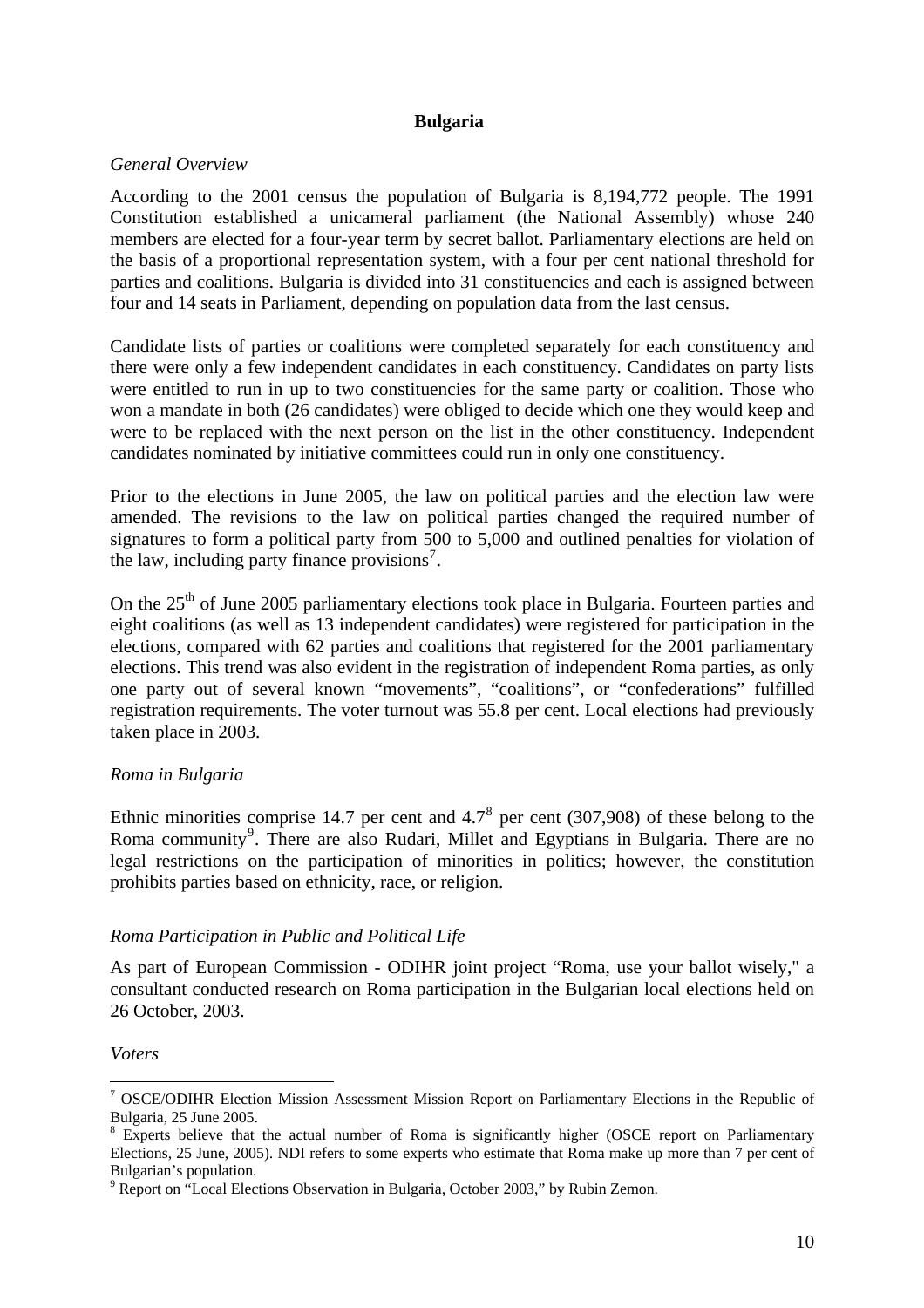<span id="page-11-0"></span>Municipal elections, October 2003:

During the 2001 elections only 40 per cent used their right to vote<sup>[10](#page-11-0)</sup>. The level of illiteracy is quite high among Roma people. It was the main reason for a large number of invalid ballots. About 20 per cent of Roma people have problems with identification. As a result, they were not included on the voter lists. A majority of Roma voters does not use their right to vote.

### Parliamentary Elections, 2005:

Roma generally vote parallel to the majority vote pattern. The most remarkable difference between mainstream and Roma voters is the very high level of support for MRF (Movement for Rights and Freedom- a Bulgarian Turkish party) by Roma voters. The official turnout was 55.7 per cent, although, it was indicated that voter turnout was highest in districts with mixed ethnic populations, indicating a strong political mobilization by the Bulgarian Turks and Roma. The Roma voter turnout was not determined; however 64 per cent of Roma declared that they would vote in the parliamentary elections, whereas 24 per cent identified themselves as undecided.<sup>[11](#page-11-0)</sup> The Roma who live in middle to small-size towns were more likely to vote.

Roma voters were influenced by family and community opinion stronger than non-Roma voters. According to the NDI pre-election poll 14 per cent of Roma voters felt limited because of financial factors and outside pressure.<sup>[12](#page-11-0)</sup>

The lack of a significant Roma participation in pre-election activities is attributed to a disappointment in the prior elected representatives (5.2 per cent), a lack of interest in politics (4.8 per cent), little improvement in the life of Roma communities (3.9 per cent), no confidence in parties and candidates (3.7 per cent), and/or a lack of Roma candidates (1.9 per cent). $^{13}$  $^{13}$  $^{13}$ 

## *Candidates*

Municipal elections, October 2003*:* 

Bulgarian's October 2003 municipal elections marked the most significant electoral achievements yet for the country's Roma minority. In the 1999 local elections, only 50 Roma were elected to serve as councillors while in 2003 more than 125 Roma made it into office.<sup>[14](#page-11-0)</sup> While most of the Roma were elected from ethnic-based parties or coalitions, in a few communities they were elected on the ballots of mainstream parties.[15](#page-11-0) Roma have participated most effectively at the local level, while national politics are still characterized by their absence.

During the municipal elections of October 2003 Romani parties and coalitions registered candidates and lists in 149 out of 263 municipalities, and were elected in more than 40 municipalities (compared to 10 municipalities in 1999). While most of these are small towns (Samokov, Omurtag and Karlovo), Roma were also elected to local governments of one

<sup>&</sup>lt;sup>10</sup> Report on "Local Elections Observation in Bulgaria, October 2003," Rubin Zemon.

 $11$  NDI polling conducted by Alpha Research in March 2005.

<sup>&</sup>lt;sup>12</sup> NDI Public Opinion Research on Roma political Attitudes, March 2005; in NDI Report on Roma Participation in Bulgarian 2005 Parliamentary Elections.

<sup>(</sup>Available at [http://www.accessdemocracy.org/library/1976\\_bg\\_roma\\_011806.pdf](http://www.accessdemocracy.org/library/1976_bg_roma_011806.pdf)). <sup>13</sup> NDI Report on Roma Participation in Bulgarian 2005 Parliamentary Elections.

<sup>(</sup>Available at [http://www.accessdemocracy.org/library/1976\\_bg\\_roma\\_011806.pdf](http://www.accessdemocracy.org/library/1976_bg_roma_011806.pdf)).<br><sup>14</sup> NDI report on "Coalition Building and Political Inclusion of Roma in Bulgaria, 2004".

 $15$  Ibid.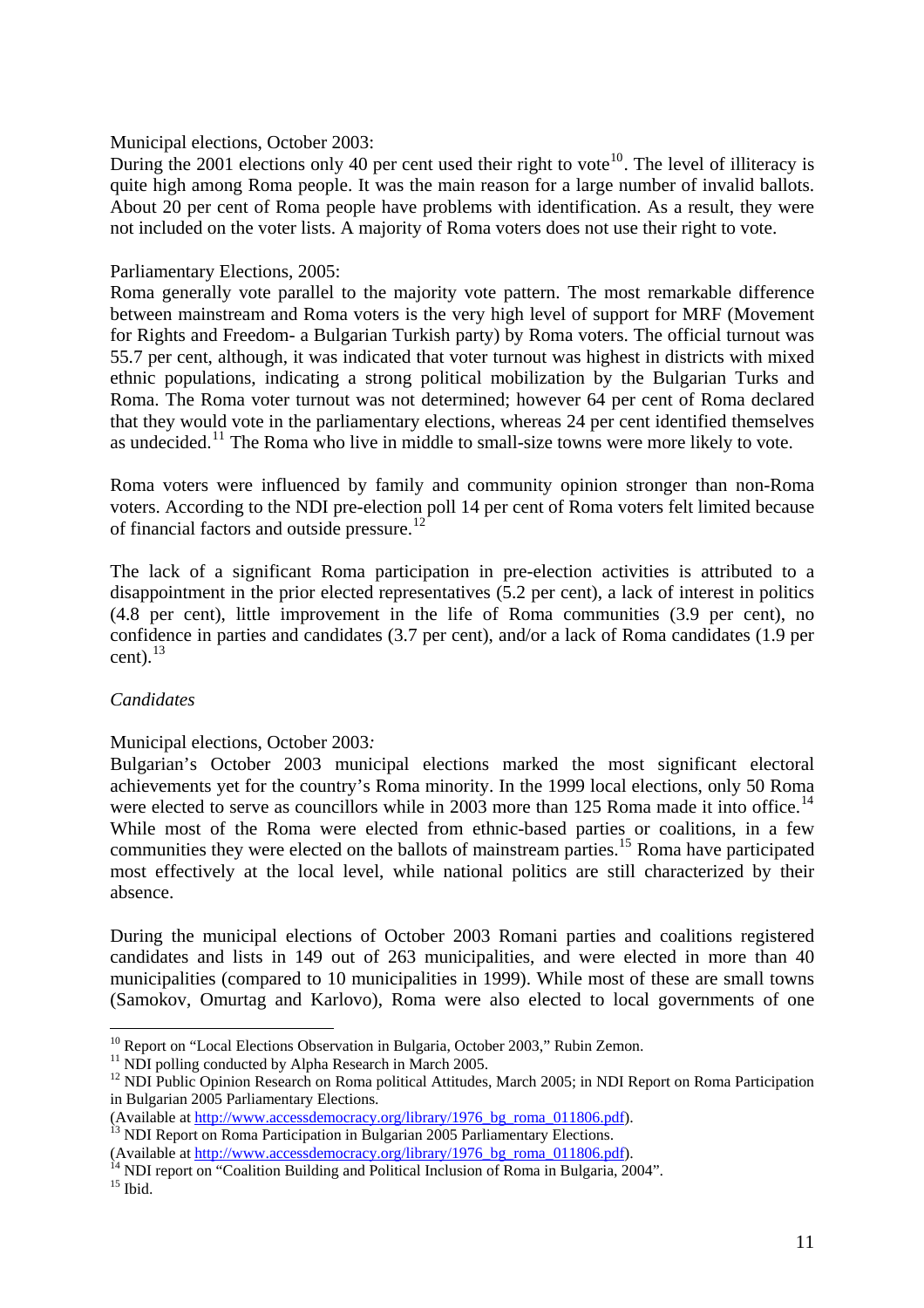<span id="page-12-0"></span>fourth of the district centers (Dobrich, Vratsa, Vidin, Shumen, Kustendil, Blagoevgrad and Strata Zagora). One of the positive phenomena was a relatively high rate of re-election of Romani incumbents. The first Rom, Nikolay Kirilov was elected chairman of a municipal council in Lom.[16](#page-12-0)

### Parliamentary Elections, 2005:

The number of Roma participating as candidates was relatively high. A majority of the mainstream parties appointed at least one candidate in their constituencies with a significant concentration of Roma inhabitants. Roma candidates were mostly concentrated in the northwest region of Bulgaria, where they had to compete among themselves for Roma votes. Roma candidates were represented by three main categories: a Roma party running independently; a Roma party in a pre-election coalition with a mainstream party; and individual Roma candidates on a mainstream party list. The number of Roma candidates on the lists of mainstream parties and coalition increased from 10 to 18 (the total number of registered candidates was  $6,000$  in comparison to the previous parliamentary elections.<sup>[17](#page-12-0)</sup> While the elections did not result in more Roma in parliament, they provided an opportunity for Roma to showcase their political skills on the national level.

### *Political party formation*

Although the Bulgarian Constitution does not allow for ethnic-based political parties, there are some political parties that are widely perceived as representing the interests of certain minorities.<sup>[18](#page-12-0)</sup> Since the first multi-party elections in 1990, national minorities have been represented in the Bulgarian Parliament.

In the Parliamentary elections in 2001 the coalition centred on the Movement for Rights and Freedoms and included a majority of national minority representatives in its candidate lists. The coalition contained representatives of Roma communities nominated by the *Evroroma* organisation. The coalition had a higher number of candidates from national minorities (then other coalitions), but often on lower places on the list.<sup>[19](#page-12-0)</sup> Newly elected Roma failed to build larger coalitions among themselves or with non-Roma counterparts.

In the 2005 parliamentary elections, two mainstream parties formed pre-election coalitions with predominantly Roma parties: BSP with the party Roma; and UDF with the Movement for the Equal Rights Societal model (DROM).<sup>[20](#page-12-0)</sup>

#### *Trainings for Roma candidates*

 $\overline{a}$ 

ODIHR in cooperation with Human Rights Project, organised three meetings with potential Roma candidates to prepare them for upcoming local elections. The meetings took place in three different cities (Lom, Plovdiv and Varna). It also attracted Roma who were not the candidates.<sup>[21](#page-12-0)</sup>

<sup>&</sup>lt;sup>16</sup> NDI report on "Coalition Building and Political Inclusion of Roma in Bulgaria, 2004".

<sup>&</sup>lt;sup>17</sup> NDI Report on Roma Participation in Bulgarian 2005 Parliamentary Elections.

<sup>(</sup>Available at [http://www.accessdemocracy.org/library/1976\\_bg\\_roma\\_011806.pdf](http://www.accessdemocracy.org/library/1976_bg_roma_011806.pdf)).<br><sup>18</sup> OSCE/ODIHR Election Mission Assessment Mission Report on Parliamentary Elections in the Republic of Bulgaria, 25 June 2005.

<sup>&</sup>lt;sup>19</sup> Compilation of References of Roma in the ODIHR Election Observation Mission.<br><sup>20</sup> NDI report on "Roma participation in 2005 Bulgarian Parliamentary Elections".

<sup>&</sup>lt;sup>21</sup> Report on "Local Elections Observation in Bulgaria, October 2003," by Rubin Zemon.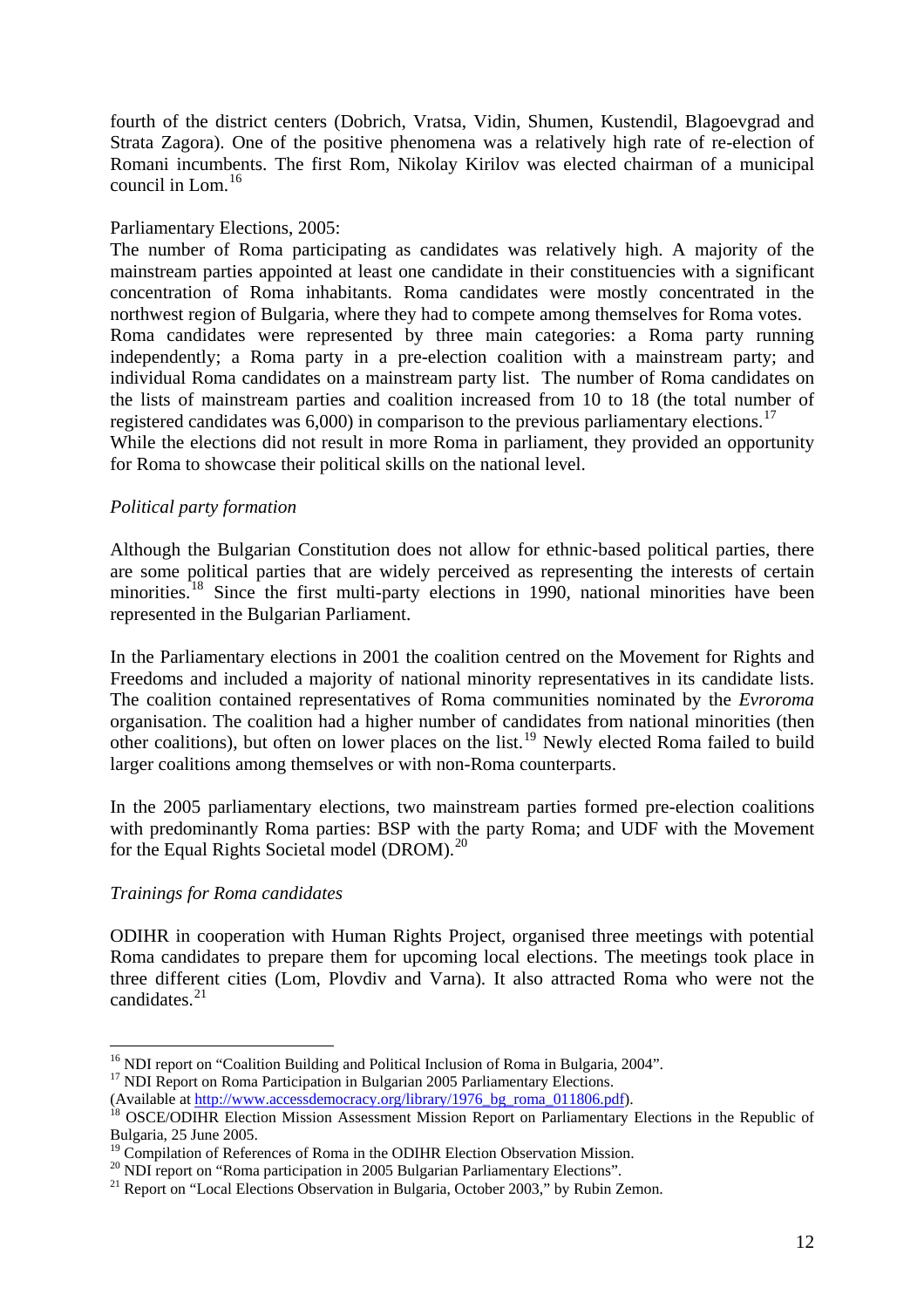<span id="page-13-0"></span>The National Democratic Institute (NDI) in cooperation with the OSCE organised 12 weeks training which focused on coalition building. The goals of the trainings were to introduce major Roma political parties to the principles of issue-based and electoral coalitions, and to position Roma to discuss coalition formations internally and externally with other parties.

## *Campaign Platform*

#### Municipal elections, October 2003*:*

The campaigns of Roma candidates were different as they had different backgrounds and aims. However, a majority of them used music events and parties as one of their main campaign strategy. The most widespread motto was "Roma people vote for Roma candidates." One of the problems was that voters were not familiar with the role of "councillor" and "mayor," and candidates did not cover this issue in their campaigns. The parties made good posters with photos of the candidates, but some of them were missing a number corresponding to the number of the candidate on the voting ballot.

#### Parliamentary Elections, 2005:

*Evroroma's* campaign failed to develop the image of a responsive party ready to play a role on the national political scene. It presented three separate documents on Roma education, health care and a system to provide land to Roma. *Evroroma's* candidate selection was one of its campaign's greatest weaknesses, as it placed on the top of its candidate list famous folk stars. It continued to rely on high visibility events and mass concerts, while ignoring substantive campaigning that involved direct voter contact. Mainstream parties in coalition with Roma parties – the Bulgarian Socialist Party (BSP) and the Union of Democratic Forces (UDF) – made their respective Roma partners visible in their campaign events and included them in coalition leadership body.

#### *Roma in the Government*

A positive phenomenon is that the number of Roma appointed to senior government positions increased. Before 2005, a Roma had never been appointed to the position of deputy minister or higher. In 2005 the parties of the governing coalition appointed two Roma as deputy ministers to portfolios with significant direct impact on Roma. Yavor Dimitrov was appointed deputy minister of labour and social policy; and Aleksandar Filipov was appointed deputy minister of state policy on disaster management. Three other Roma were nominated by mainstream parties, though not appointed. $^{22}$  $^{22}$  $^{22}$ 

#### *Challenges to Overcome*

Despite the achieved advantages and some positive changes in political participation, Bulgaria's Roma community still faces many challenges. These include the following:

• While political parties increased their attention to Roma issues, the policies outlined in their election platforms were vague and developed with little input from Roma themselves.[23](#page-13-0)

<sup>&</sup>lt;sup>22</sup> NDI Report on Roma Participation in Bulgarian 2005 Parliamentary Elections.

<sup>(</sup>Available at [http://www.accessdemocracy.org/library/1976\\_bg\\_roma\\_011806.pdf](http://www.accessdemocracy.org/library/1976_bg_roma_011806.pdf)).<br><sup>23</sup> Ibid.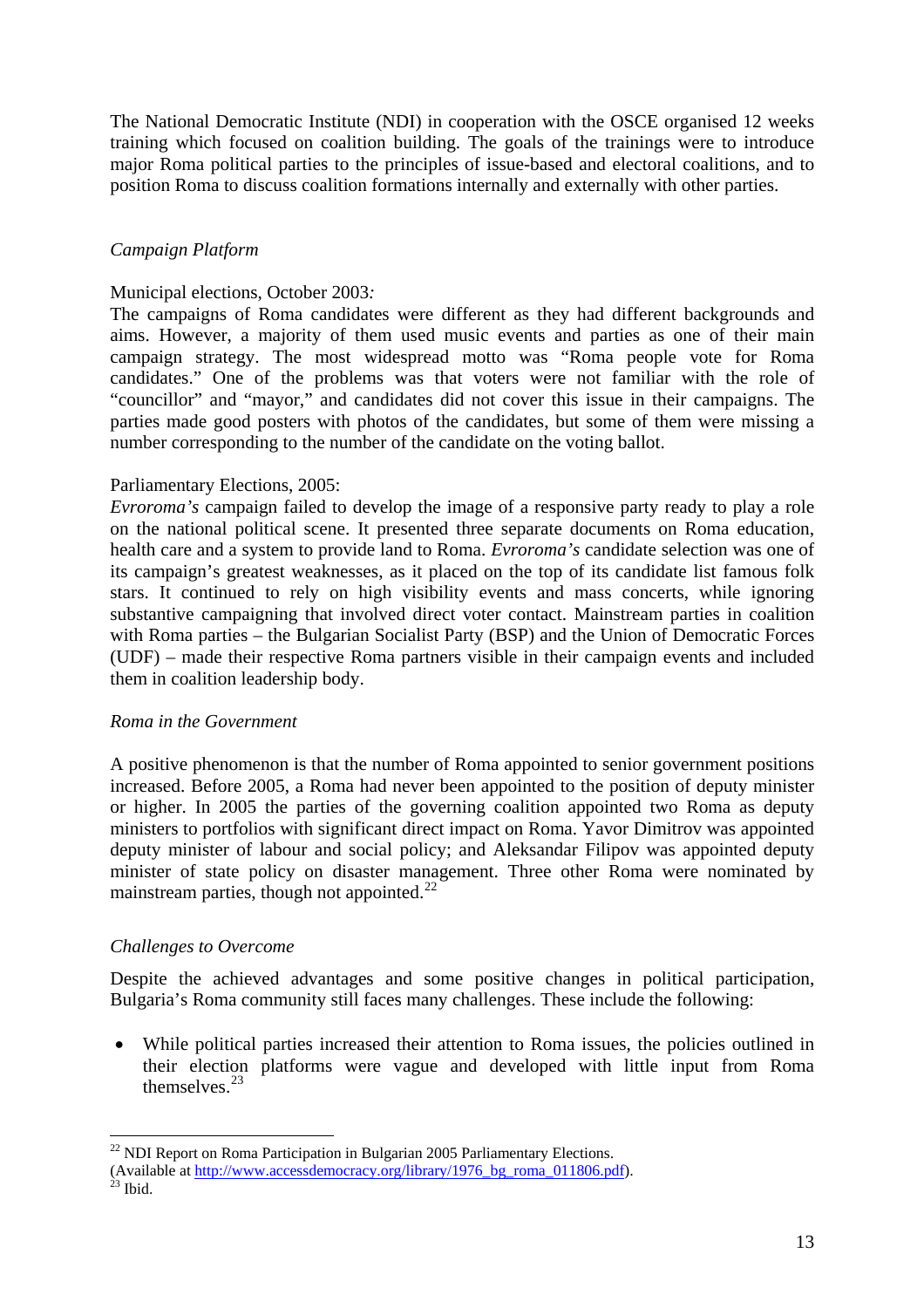- <span id="page-14-0"></span>• The newly nationalistic political coalition *Ataka* gained about 8 per cent with a campaign based on an anti-minority platform.<sup>[24](#page-14-0)</sup>
- Roma voters experienced outside pressure and were subjected to vote buying.
- Low levels of political education among Roma political leaders were reported.<sup>[25](#page-14-0)</sup>
- Many Roma voters were not familiar with voting techniques.<sup>[26](#page-14-0)</sup>

#### *Recommendations*

- The government should reform the current election law to safeguard against multiple voting and to detail penalties for vote buying. It should make efforts to significantly increase the number of Roma in public administration. Roma in public administration should not be confined only to Roma- related work, such as serving as experts on ethnic and demographic issues, but also included in mainstream departments when possible.<sup>[27](#page-14-0)</sup>
- Mainstream political parties should be more open to the inclusion of Roma not only as voters, but also as party members, candidates, election commission representatives, party poll watchers. They should increase the training and recruitment of Roma members.<sup>2</sup>
- NGOs should organize efforts to monitor elections, the portrayal of Roma in the media, and the work of the National Commission for Prevention from Discrimination and other relevant institutions.<sup>[29](#page-14-0)</sup>

 $^{24}$  NDI Report on Roma Participation in Bulgarian 2005 Parliamentary Elections.

<sup>(</sup>Available at [http://www.accessdemocracy.org/library/1976\\_bg\\_roma\\_011806.pdf](http://www.accessdemocracy.org/library/1976_bg_roma_011806.pdf)).<br><sup>25</sup> Report on "Local Elections Observation in Bulgaria, October 2003," by Rubin Zemon.

 $26$  Ibid.

 $27$  NDI Report on Roma Participation in Bulgarian 2005 Parliamentary Elections.

 $28$  Ibid.

 $29$  Ibid.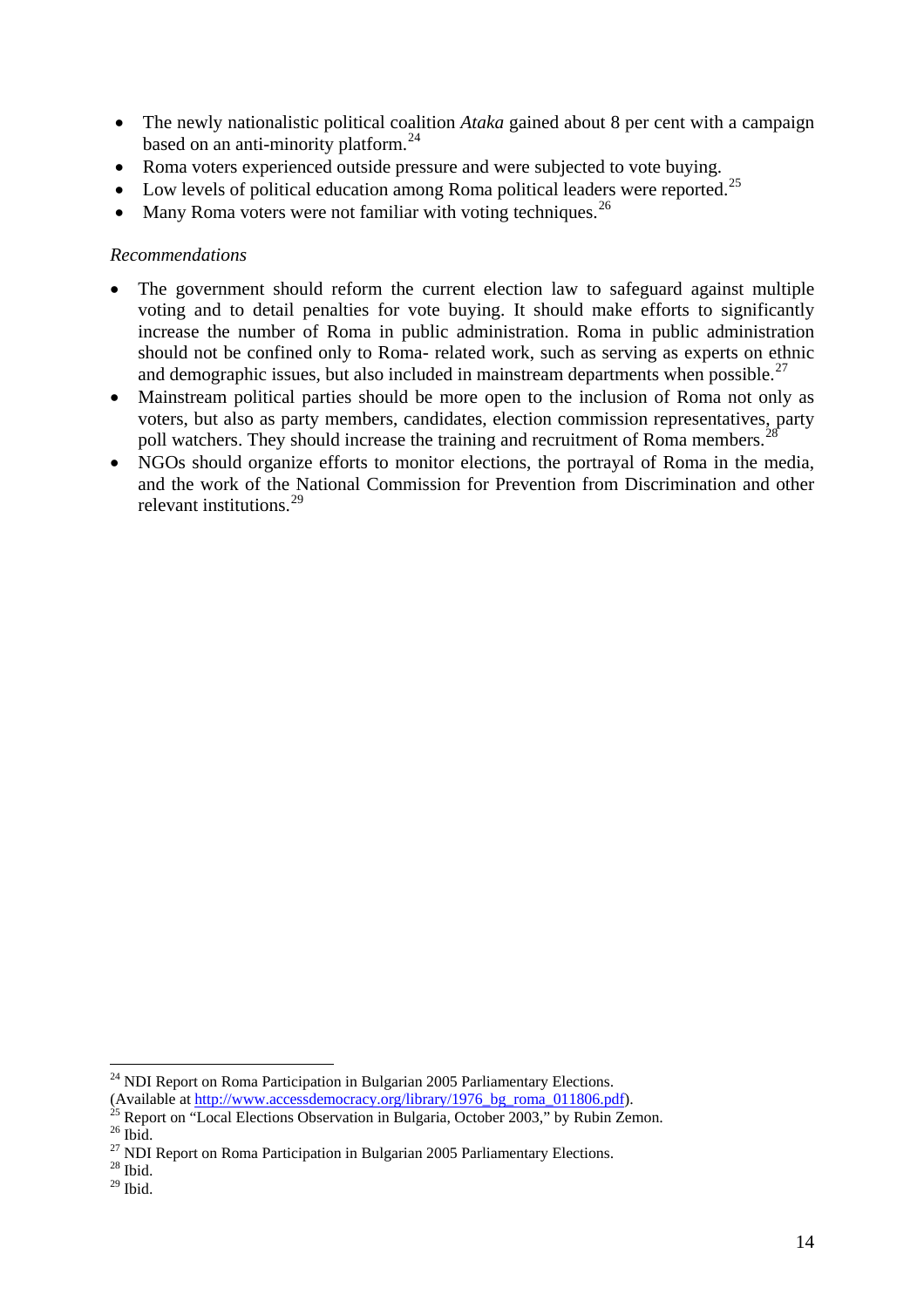### **Croatia**

### <span id="page-15-0"></span>*General Overview*

The population of Croatia is estimated at  $4,422,248$  people,<sup>[30](#page-15-0)</sup> composed of Serbs, Bosniaks, Hungarians, Slovenes and others (as of 2003). Under the 2001 Constitution, the Croatian Parliament (Sabor) is a unicameral body which consists of between 100-160 members, directly elected on the basis of universal and equal suffrage through secret ballots. The Sabor consists of 140 members elected through proportional representation; eight representatives of Croatia's 22 recognised national minorities, and an additional number of members are elected in the constituency in which the votes of Croatian citizens, who are not permanent residents of the country, are applied.

In April 2003 the Croatian Parliament adopted a new law regarding the election of representatives to the Croatian Parliament. A review of the electoral system was recommended by the OSCE/ODIHR. The new law creates eight special mandates distributed to the following groups or combination of groups: Serbs (3); Hungarians (1); Italians (1); Czech and Slovak (1); Austrians, Bulgarians, Germans, Poles, Roma, Romanians, Ruthenians, Turks, Ukrainians, Vlachs and Jews (1); Albanians, Bosnians, Montenegrins, Macedonians and Slovenians (1). For the first three groups a deputy representative is elected together with the representatives, while for the other groups the candidates with the second-largest number of votes becomes the deputy.

According to the new law (2003) representatives of minorities have to be registered in advance if they want to vote for a "minority candidate." Minority voters may choose whether to vote for the relevant minority representative or to vote instead in the regular constituency. Nine per cent of citizens have the right to vote for minority candidates  $31$ .

On the 23<sup>rd</sup> of November 2003 parliamentary elections took place in Croatia. A total of 5,105 candidates stood for election. In the diasporas electoral constituency, 14 political parties, 5 coalitions and 4 independent candidates' lists registered for the elections. The voter turnout was 59.6 per cent.

## *Roma in Croatia*

 $\overline{a}$ 

Ethnic minorities comprise 10.4 per cent and 0.2 (9,700) per cent out of them identify themselves as Roma.[32](#page-15-0) There are several Roma communities which differ in their religion and place of origin. The immigration of Roma from other parts of the former Yugoslavia, especially from Bosnia and Herzegovina, Serbia and Kosovo has been very intense during the last ten years.

## *Roma Participation in Public and Political Life*

As part of European Commission - ODIHR joint project "Roma, use your ballot wisely," a consultant conducted research on Roma political participation in Croatia. The report was based on the analysis of the documents related to the Roma minority in Croatia and on the

 $30$  Rubin Zemon report on "Parliamentary Elections in Croatia (2003)."

<sup>&</sup>lt;sup>31</sup> OSCE/ODIHR Election Observation Mission Report on Parliamentary Elections in the Republic of Croatia, 23<br>November, 2003. (Available at http://www.osce.org/documents/odihr/2004/01/1897 en.pdf).

 $32$  Some Roma NGOs give the higher number: 40,000 (Nazif Memdov) and 100,000 (Union of Roma in Croatia).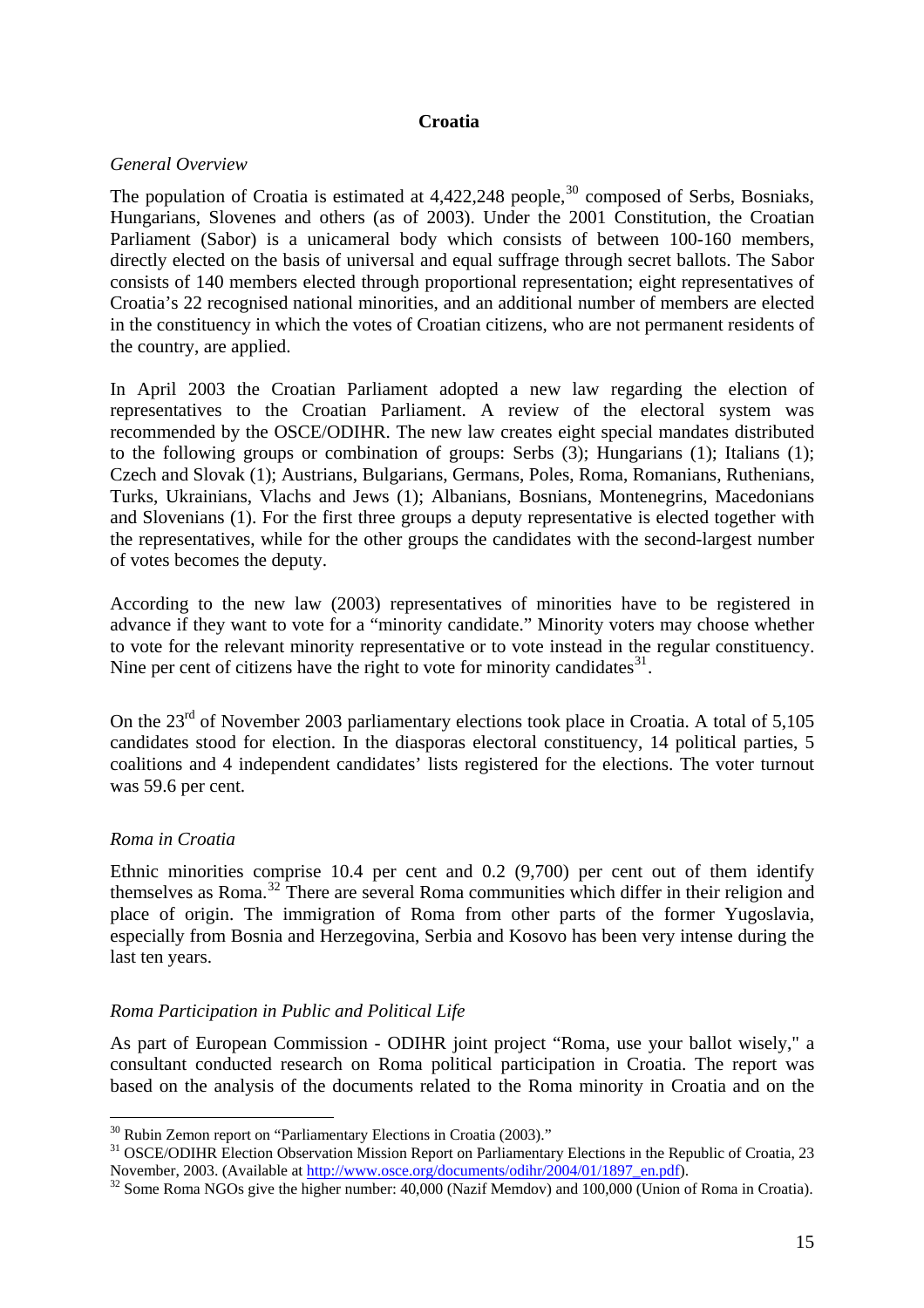<span id="page-16-0"></span>interviews with the representatives of Roma NGOs, governmental authorities and other people involved in the field.

### *Voters*

According to the new law to vote for a minority candidate people had to be registered in advance on a special "minority voting list." The majority of Roma voters were not informed about this rule and as a result could not vote. There were cases of voter manipulation, especially of those who were illiterate.

During the parliamentary election in Croatia in 2003, only 700 Roma voted. In cooperation with the GONG, a domestic non-partisan election observation group, 15 Roma observed the election process in those areas with a high Roma population.<sup>[33](#page-16-0)</sup> During the parliamentary elections in 2003, Roma were motivated to use their right to vote due to the new election law.<sup>[34](#page-16-0)</sup> During the presidential election a large number of Roma people decided not to vote in the first round. For Roma communities this was a way to show disagreement with state policies towards them.

### *Candidates*

According to new election law, Roma candidate may be registered as "Roma" together with candidates from Austrian, Bulgarian, German, Polish, Romanian, Ukrainian, Russian, Turkish, Vlach and Jewish communities. One deputy might be elected from this election unit. There were two Roma candidates for the Parliamentary election in 2003: Mr. Sead Hasanoviq (a candidate from the coalition "Third Croatian Bloc") and Mr. Nazif Memedi (independent citizen candidate).<sup>[35](#page-16-0)</sup> The candidates used printed materials for their campaigns, and campaigning took place by members of families spreading information from house-to-house. No Roma candidates were elected during the parliamentary elections in 2003.

#### *Political party formation*

There is only one Roma political party "Stranka Roma." However, this party does not have elected representatives at any level. The party does not have strong support or influence among Roma populations. Roma NGOs have more power and influence.

## *Elected Candidates*

Twenty six Roma Councils were established in regional and local self-governments. The members of the Councils did not complete secondary school education. There were two elected Roma representatives in the local self-government (Mr. Juraj Orshush and Mr. Balog were elected in Medjumurska County).

#### *Challenges to Overcome*

- There is no training or any other activities to encourage Roma participation in the election process: no brochures in the Romani language about election process were published, no trainings were held;
- Roma were not informed that they have to be registered on the special "minority voting" list" in order to be able to vote for a Roma candidate;

<sup>&</sup>lt;sup>33</sup> Rubin Zemon Report on Parliamentary Elections in Croatia (2003).

<sup>34</sup> Ibid.

<sup>&</sup>lt;sup>35</sup> Rubin Zemon Report on Parliamentary Elections in Croatia (2003).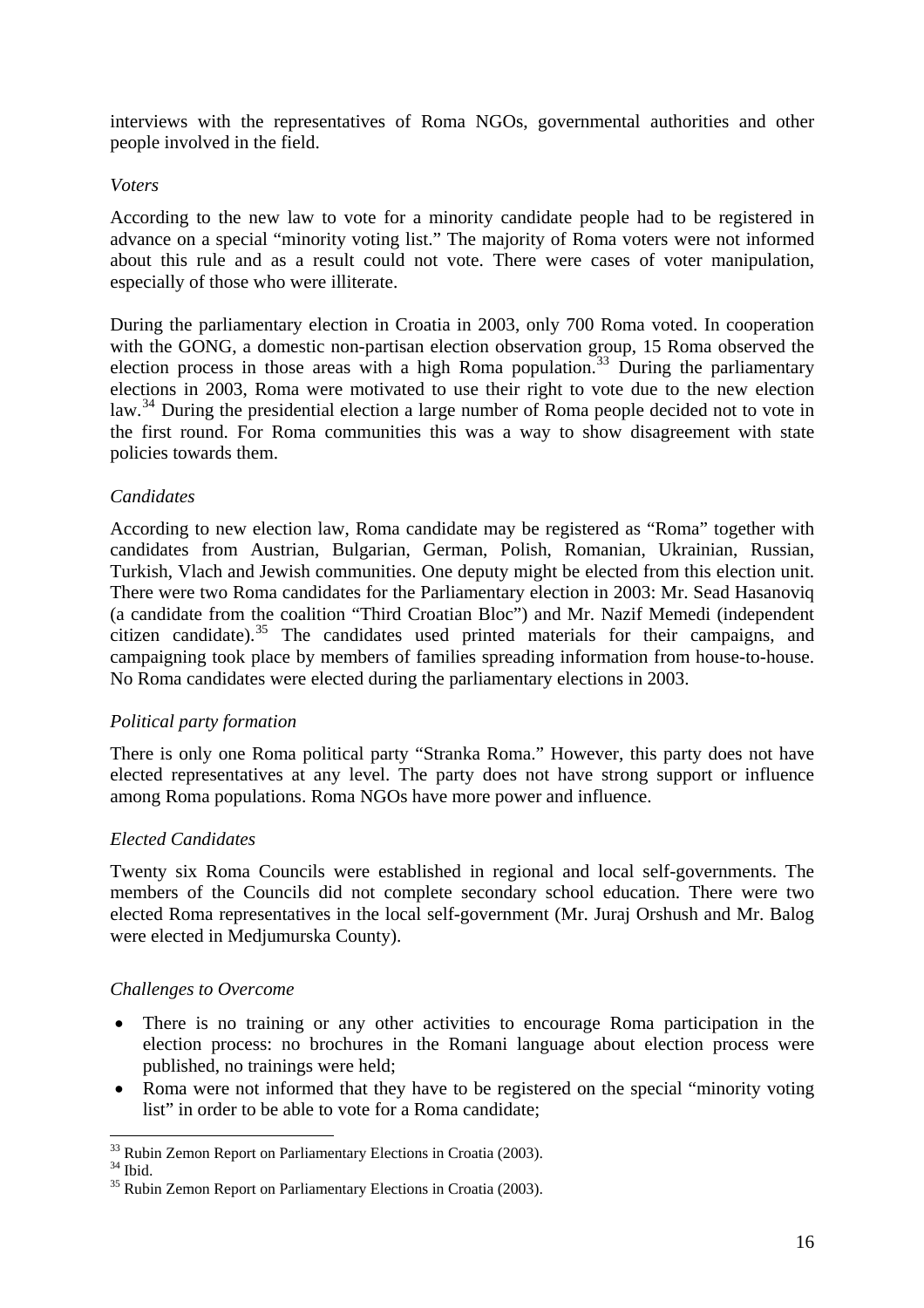- <span id="page-17-0"></span>• Roma candidates did not have the background to organise successful political campaigns and to attract more voters; and
- In some municipalities the members of Roma Councils were not invited to participate in the sessions of the local and regional representatives bodies<sup>[36](#page-17-0)</sup>.

### *Recommendations*

- To organise training for Roma candidates on political education and coalition making.
- To encourage the establishment of a political party which will have influence and support in Roma communities.<sup>[37](#page-17-0)</sup>
- To encourage Roma NGOs to organise information campaigns about the election process (i.e. the right to vote, voter's registration, the procedure of voting).  $38$
- To involve elected Roma representatives in the decision-making process.
- To devise a way to permit national minorities to vote without creating separate registers of minority voters.[39](#page-17-0)

 $\overline{a}$  $36$  Rubin Zemon report on "Parliamentary Elections in Croatia (2003)".

<sup>&</sup>lt;sup>37</sup> Rubin Zemon report on "Political participation and capacities of Roma and related minority groups in Croatia  $(2005)$ ".

 $38$  Ibid.

<sup>&</sup>lt;sup>39</sup> OSCE/ODIHR Election Observation Mission Report on Parliamentary Elections in the Republic of Croatia, 23 November, 2003. (Available at [http://www.osce.org/documents/odihr/2004/01/1897\\_en.pdf\)](http://www.osce.org/documents/odihr/2004/01/1897_en.pdf).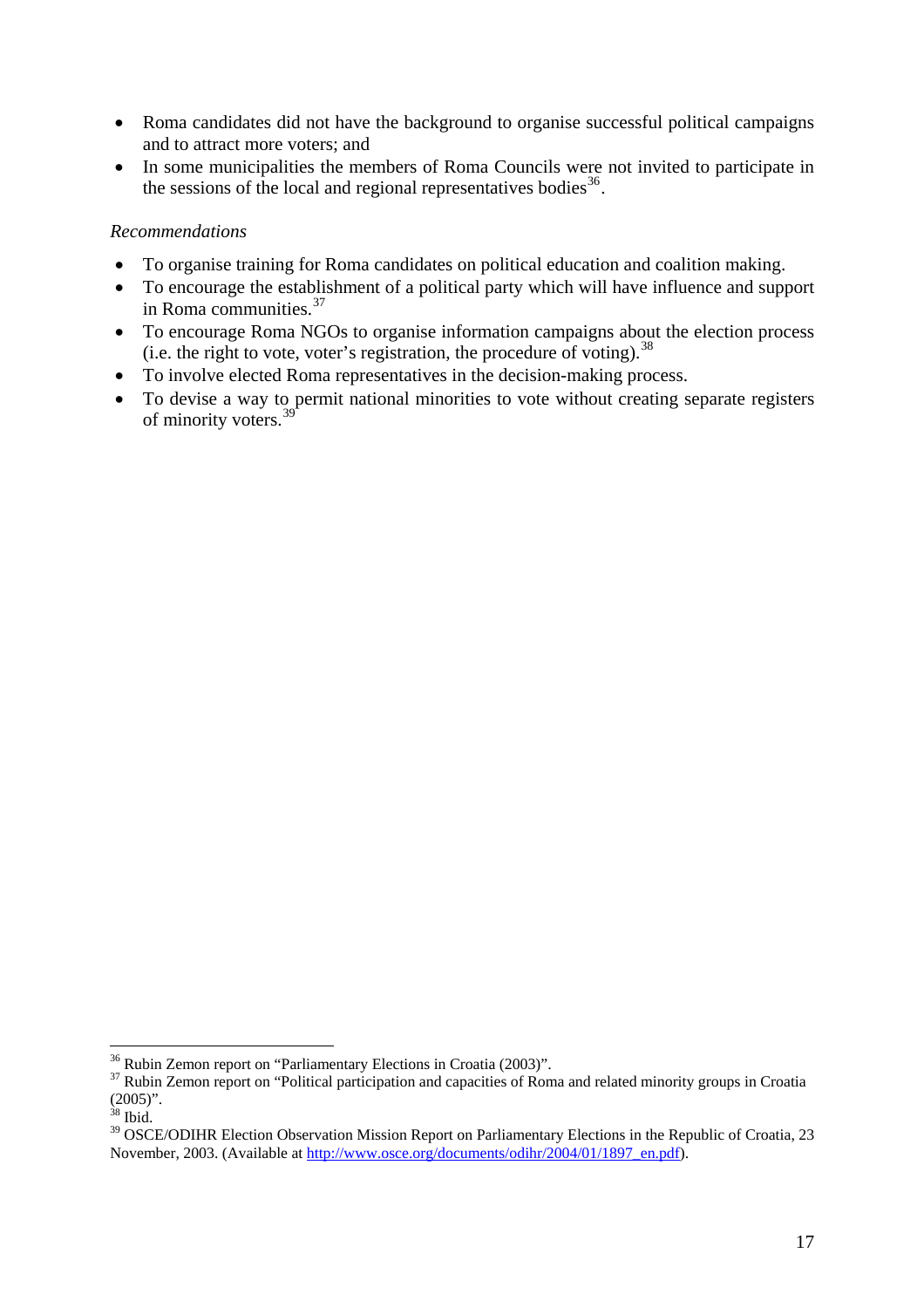### **former Yugoslav Republic of Macedonia**

### <span id="page-18-0"></span>*General Overview*

The population of Macedonia is 2,022,547 people. Roma comprise 53,879 or 2.66%. Compared to the 1994 census (43,707 or 2.2% of the population) there is a significant increase in this group's number.

The local elections were organized according to the new territorial reorganisation which had foreseen 84 municipalities and the city of Skopje, instead of 120. Local elections were held in the period from March to April 2005. These local elections produced great interest and concern among the majority citizens and the Roma because they were seen as providing a basis for the functioning of the local authorities. This would take place under conditions of decentralisation.

### *Roma in fYROM*

One of the initial challenges that became apparent was the discrepancy between the officially published number of Roma living in the former Yugoslav Republic of Macedonia, and the unofficial statements given by the representatives of the Roma community- suggesting a far larger number.

Through attempts to build a high standard of respect for human rights in its legislation, the fYROM has presented itself as a political system that shows openness and acceptance of modern democratic processes. In this sense the new Constitution of the Republic of Macedonia of 2001, in its preamble explicitly states the Roma people among the other majority population living in the state as the carriers of the independence and sovereignty of their common state. More concretely it states:

"*The citizens of the Republic of Macedonia, the Macedonian people, as well as the citizens living within its borders who are part of the Albanian people, the Turkish people, the Vlach people, the Serb people, the Roma people, the Bosniac people..., undertaking the responsibility for the present and the future of our fatherland, .... , equal in their rights and obligations towards the joint good- Republic of Macedonia- ... decided to constitute the Republic of Macedonia as an independent, sovereign state, with the aim to establish and strengthen the rule of law, to guarantee the human rights and freedoms, to provide peace and coexistence, social justice, economic well-being and progress in their personal and community life...* ."

With the previous, and now with the new Constitution, the Republic of Macedonia is the first state where the Roma are mentioned and constitutionally recognized as a constitutive people. In accordance with the existing provisions, they are equal in their legally guaranteed rights and obligations to all the other citizens of the Republic.

Among the basic values of the constitutional order in the Republic of Macedonia is the "*free expression of national belonging, adequate and just representation of the citizens belonging to all the communities in the organs of the state government and other public institutions at*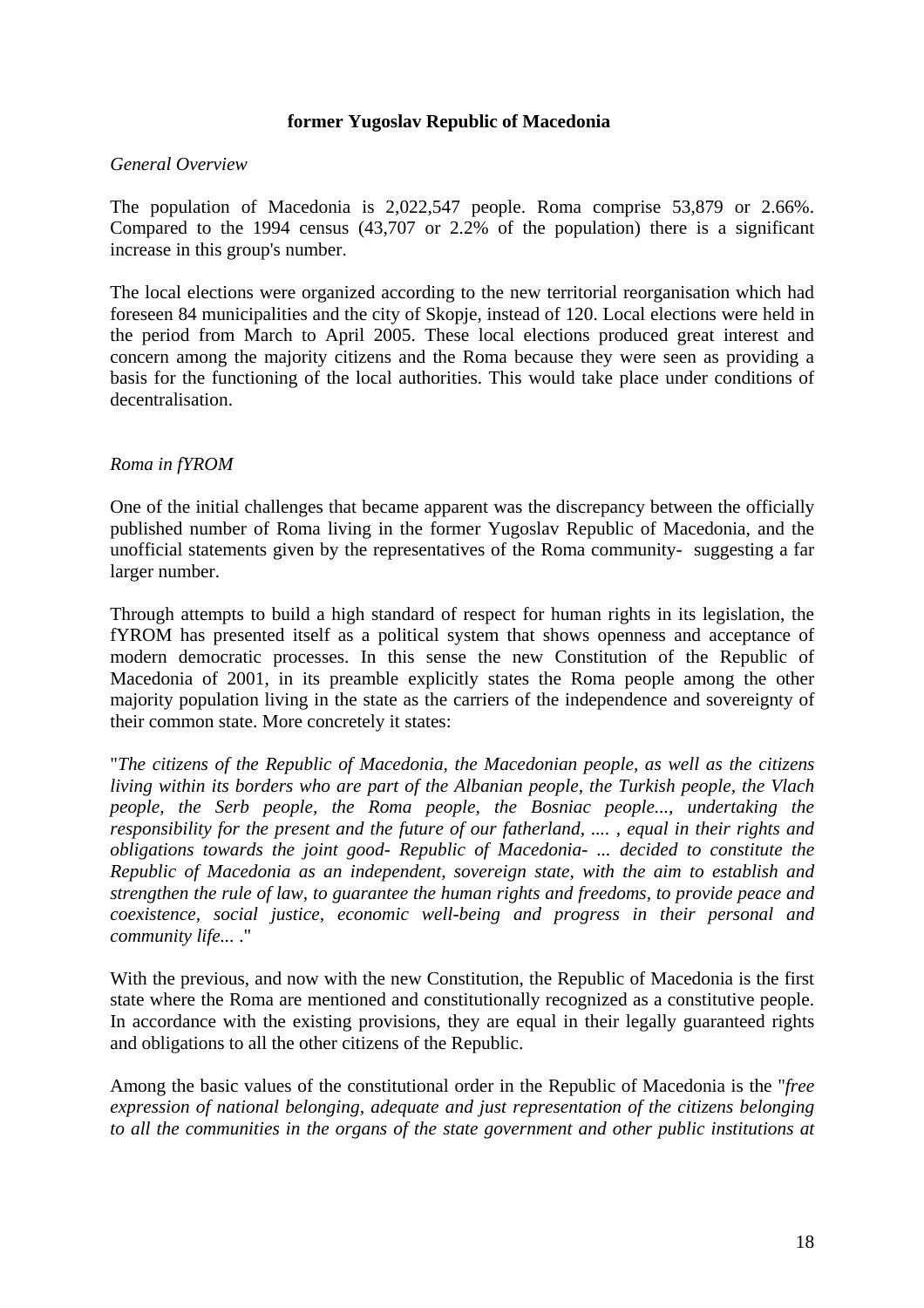<span id="page-19-0"></span>*all levels.*[40](#page-19-0) In addition, the "*Republic of Macedonia guarantees protection of the ethnic, cultural, language and religious identity of all the communities..." and "the members of the communities have the right to form cultural, artistic, educational institutions, as well as scientific and other associations to express, preserve and develop their identity.* 

fYROM has a [multi-party](http://en.wikipedia.org/wiki/Multi-party) system, with numerous parties which must work with each other to form [coalition governments](http://en.wikipedia.org/wiki/Coalition_government).

The majority parties include:

- [Social Democratic Union of Macedonia](http://en.wikipedia.org/wiki/Social_Democratic_Union_of_Macedonia) (*Socijaldemokratski Sojuz na Makedonija*)
- Internal Macedonian Revolutionary Organization–Democratic Party for Macedonian National Unity (*Vnatrešno-Makedonska Revoluciona Organizacija-Demokratska Partija za Makedonsko Nacionalno Edinstvo*)
- [Internal Macedonian Revolutionary Organization–People's Party](http://en.wikipedia.org/wiki/VMRO-NP) (*Vnatrešno-Makedonska Revoluciona Organizacija-Narodna Partija*)
- [Democratic Party of Albanians](http://en.wikipedia.org/wiki/Democratic_Party_of_Albanians) (*Partia Demokratike Shqiptare/Demokratska Partija na Albancite*)
- [Democratic Union for Integration](http://en.wikipedia.org/wiki/Democratic_Union_for_Integration) (*Demokratska Unija za Integracija*)
- [Liberal Democratic Party](http://en.wikipedia.org/wiki/Liberal_Democratic_Party_%28Macedonia%29) (*Liberalno-Demokratska Partija*)
- [Liberal Party of Macedonia](http://en.wikipedia.org/wiki/Liberal_Party_of_Macedonia) (*Liberalna Partija na Makedonija*)
- [Party for Democratic Prosperity](http://en.wikipedia.org/wiki/Party_for_Democratic_Prosperity) (*Partia e prosperiteti demokratike /Partija za Demokratski Prosperitet*)
- [Socialist Party of Macedonia](http://en.wikipedia.org/wiki/Socialist_Party_of_Macedonia) (*Socijalisticka Partija na Makedonija*)

The Minority parties include:

- [Democratic Alternative](http://en.wikipedia.org/wiki/Democratic_Alternative_%28Macedonia%29) (*Demokratska Alternativa*)
- [Democratic League of Bosniaks](http://en.wikipedia.org/wiki/Democratic_League_of_Bosniaks) (*Demokratska Liga na Boshnjacite*)
- [Democratic Party of Serbs](http://en.wikipedia.org/wiki/Democratic_Party_of_Serbs) (*Demokratska Partija na Srbite*)
- [Democratic Party of Turks](http://en.wikipedia.org/wiki/Democratic_Party_of_Turks) (*Demokratska Partija na Turcite*)
- [Democratic Union](http://en.wikipedia.org/w/index.php?title=Democratic_Union_%28Macedonia%29&action=edit) (*Demokratski sojuz*)
- [National Democratic Party](http://en.wikipedia.org/wiki/National_Democratic_Party_%28Macedonia%29) (*Nacionala Demokratska Partija*)
- [New Social Democratic Party](http://en.wikipedia.org/wiki/New_Social_Democratic_Party) (*Nova socijaldemokratska partija*)
- [United Party of Romas in Macedonia](http://en.wikipedia.org/wiki/United_Party_of_Romas_in_Macedonia) (*Obedinita Partija na Romite na Makedonija*)
- [Workers Party](http://en.wikipedia.org/wiki/Workers_Party_%28Macedonia%29) (*Rabotnicka Partija*)

## *Roma Participation in Public and Political Life*

The Roma political organisations (Party for Total Emancipation of Roma from Macedonia-PTERM, Democratic Party of Roma, Roma Union, United Party of the Roma), as well as the civic associations, put great efforts to educate the Roma about their participation in the elections. It should also be mentioned that the international associations and institutions present in fYROM also influence Roma voters. Through local elections citizens can choose the bodies of the self-government units (counsel and mayor).

 $\overline{a}$ 40 Article 8, line 2 of the Constitution, 2001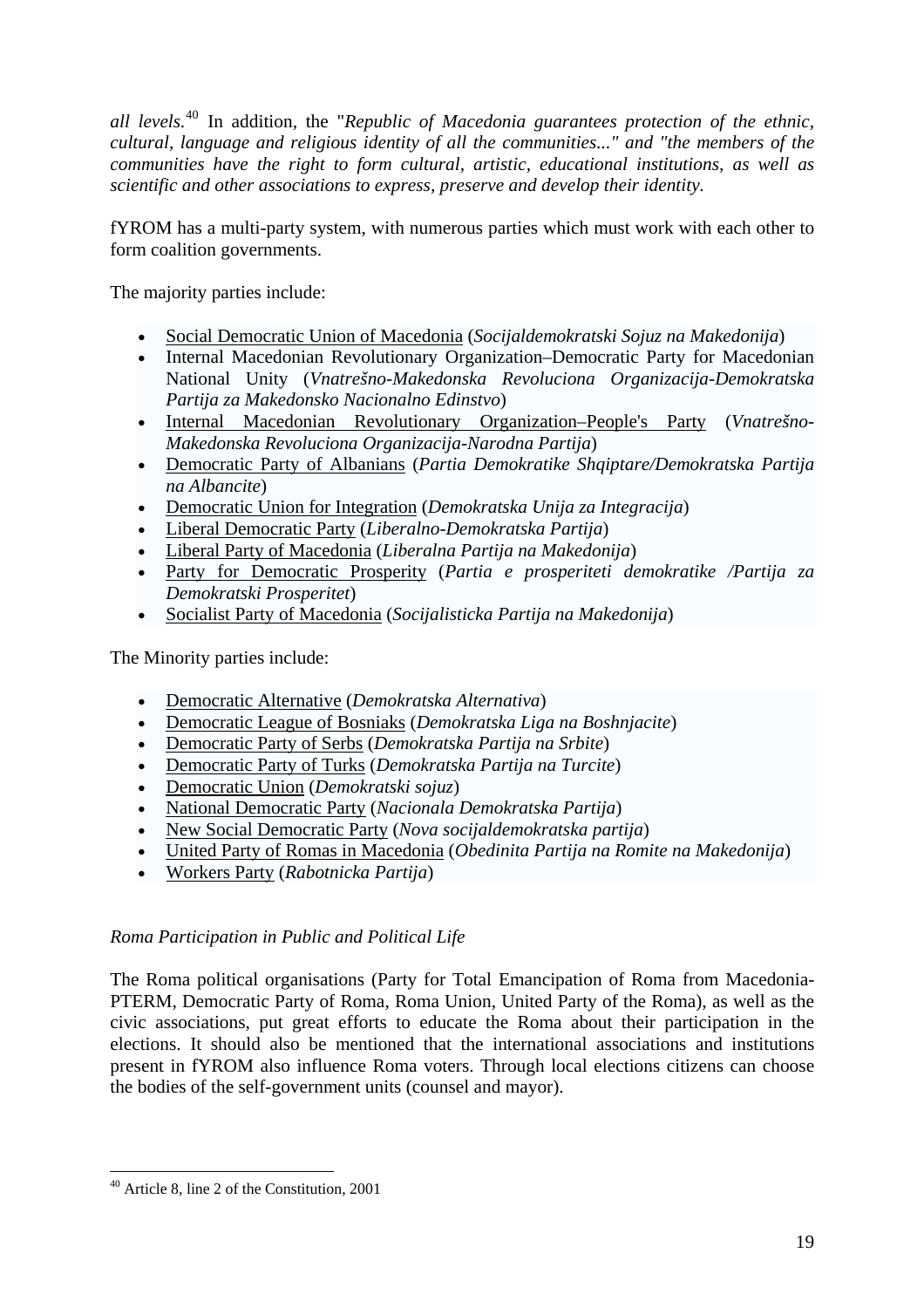### *Voters*

The Roma know their voting rights, however, they are not sufficiently acquainted with the new Law for decentralisation that will be put into force in July 2006. The education level of the Roma explains the lack of widespread knowledge regarding the new legal regulations (due to the complexity in the explanation).

## *Candidates*

There was a total of 43 political parties of which four were Roma who submitted lists with mayor candidates and members of the counsel. These included the following Roma parties: Democratic Integration of the Roma, United Party for Emancipation, Party of the Democratic Forces of the Roma from Macedonia and the Union of Roma of Macedonia. Beside the engagement of Roma political parties, the Roma participated with their independent candidate lists in the communes: Shuto Orizari in Skopje, Kochani and Shtip.

### *Coalitions*

Several Roma parties decided to build a coalition with other parties. In Macedonia and Shuto Orizari (United Party for Emancipation in coalition with Social-Democratic Allience of Macedonia, Liberal-Democratic Party, Democratic Party of Serbs in Macedonia, Democratic League of the Bosniacs in Macedonia, Democratic Party of the Turks in Macedonia, Democratic Alliance of the Vlachs, Green Party of Macedonia, VMRO-Macedonian), with participation of their own candidate who joined lists, as well as with its own list in the commune of Shuto Orizari.

The Party of Democratic Forces of the Roma from fYROM were in coalition with the following political parties: VMRO-DPMNE, Liberal Party of Macedonia, Socialist Party of Macedonia, Democratic Alliance, Democratic Alliance of the Serbs in Macedonia, European Party of Macedonia, VMRO-DOM, Party of the greens, People's movement for Macedonia, Party of the Vlachs from Macedonia, Democratic Party for Orthodox Unity of Serbs and Macedonians, Party of the Democratic Action of Macedonia, Bosniac Democratic Party, and the VMRO-True Macedonian Reform Option.

According to coalition agreements these two coalitions had Roma candidates on their mutual lists. The other parties did not have representatives in most cities in fYROM including Skopie. The Union of Roma had its candidates for counsellors and a candidate for a mayor in the commune of Shuto Orizari and in Kumanovo. In Shtip there was a candidate for a mayor and counsellors composed of a group of electors, and in Kochani there were only candidates for counsellors. Some Roma candidates entered non-Roma lists proposed by non-Roma political parties. The Roma candidates did not have any solid organisation which would have helped them achieve more successful performances in the elections.

## *Election campaign*

The legal framework for media campaigns consists of certain provisions from the LLE as well as the Regulations for equal media representation on Local elections 2005. This framework was adopted by the Parliament upon the proposition of the Council for radio-diffusion. These regulations define the obligations of the public broadcaster, and the limitations, which also refer to other media, regarding the coverage of the election and paid political propaganda.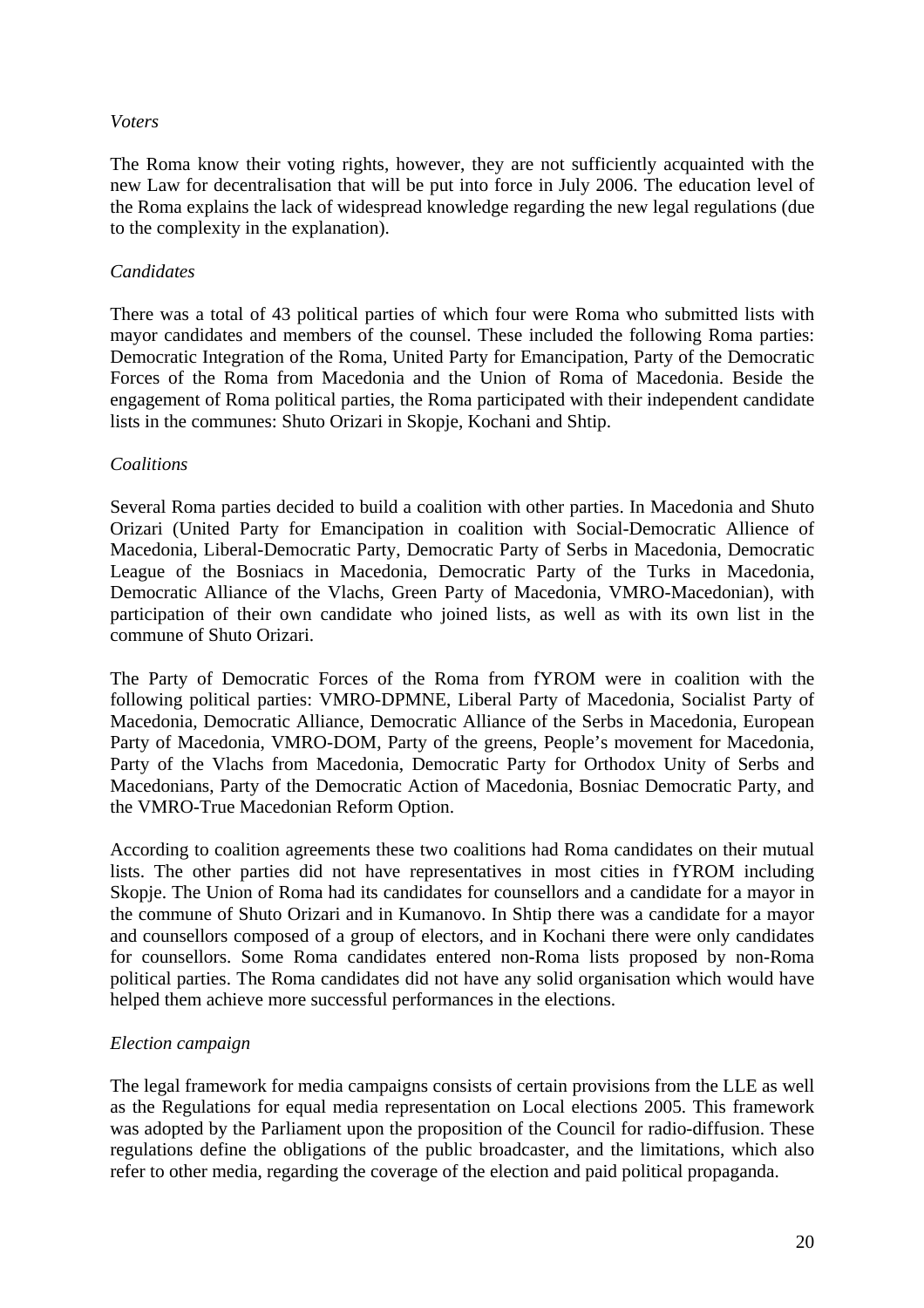The national MTV, program on Roma language only presented the Mayor Candidate from the RUM. Mayor candidates did not participate in a direct TV duel, despite the fact that one TV duel was organized by BTR TV- the Mayor candidate from UPER had canceled his presence two hours before the TV Duel was on.

## *Challenges to Overcome*

- Serious irregularities were registered in many cases, such as: family voting, proxy voting, inappropriate checking of the presence of invisible ink, a series of identical signatures in the Voting Lists, occasional tension in and out of the pooling stations, and threats to the members of electoral boards;
- The secrecy of voting was disregarded in 52% of the pooling stations, through the phenomenon of family voting;
- Not all members of the electoral boards were completely acquainted with the voting procedure. One case of violation of the procedure for counting of the votes had also been registered;
- The was reported a high level of social exclusion and discrimination, especially of certain ethnic groups, like the Roma, but also of other groups (such as people living in institutions and people with special needs);
- Urban and rural planning (issue of permits for the construction of buildings was of particular importance, in accordance with the law that defines construction space and land); and
- Roma were not familiar with the new legislation concerning the participation of national minorities in the elections.

## *Recommendations*

- To adopt more structured and clear policies for Roma Women NGOs for overcoming the double discrimination of Roma women, in terms of more organized approach towards this issue;
- To initiate additional programs for vocational trainings, education etc, as precondition for increasing the level of employment among Roma women;
- to initiate more aggressive methods for motivation and encouragement for more active involvement of Roma women in all social flows; Lobbying the political parties and their "male" fractions for more awareness on Roma women issues, for overcoming the stereotypes of Roma women as housewives and integrating their aspect in decision making processes;
- To develop initiatives for mainstream the issue of Roma women human/women rights – joint actions with Roma men and with representatives of other ethnic communities.
- The state should ensure complete implementation of the Lund recommendations for participation of minorities in decision-making processes at the national and international level;
- The state should ensure complete implementation of the national legislation which imposes equitable representation of all its citizens in decision making;
- Roma political parties should adopt certain strategies for further motivation and encouragement of young Roma to political participation;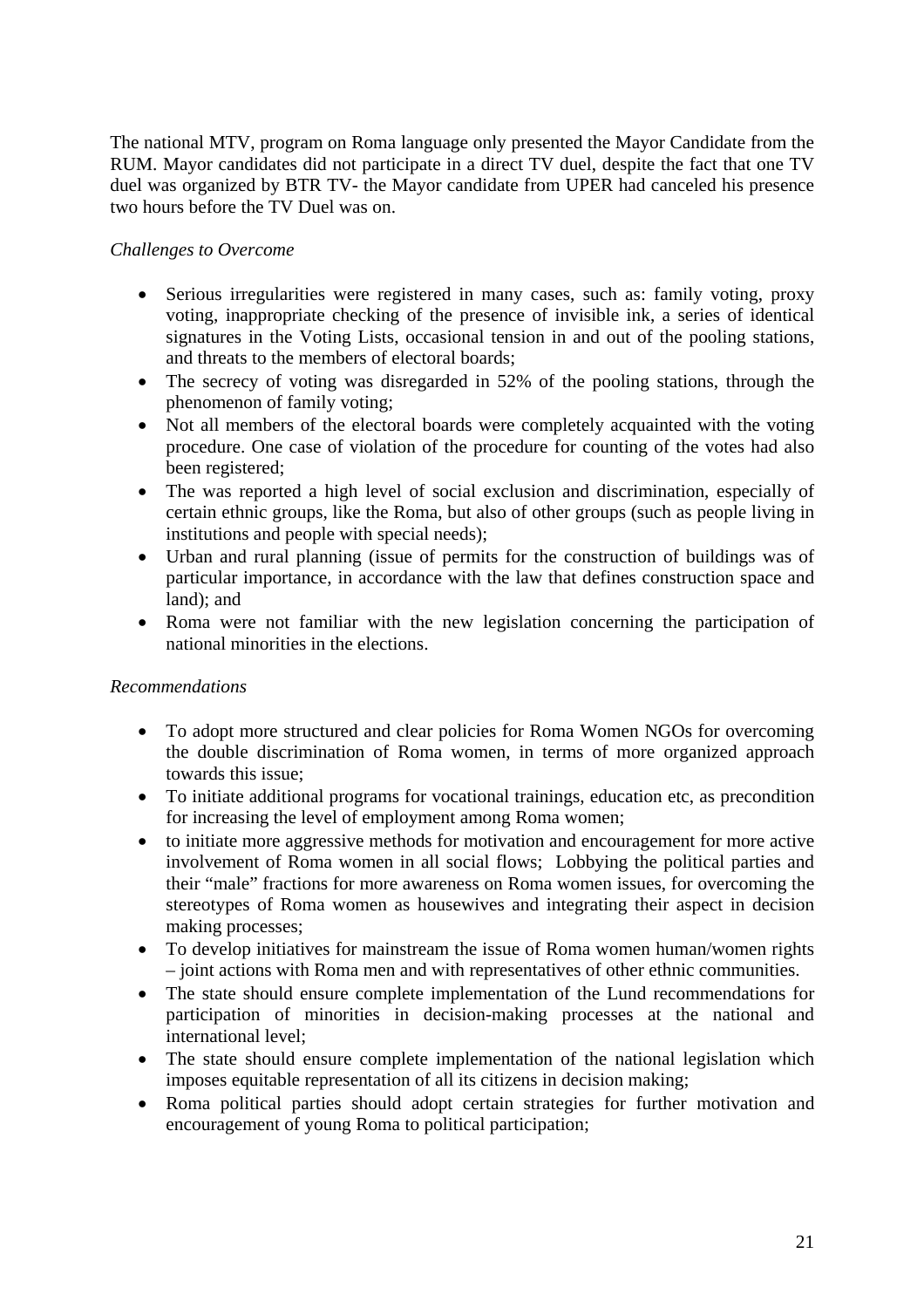- Roma political parties should adopt joint policies over crucial issues for Roma communities aimed at more organized approaches towards the institutions of the system;
- (non) Roma political parties should establish their regional units in smaller cities in the country;
- Roma should establish a Union of young and educated Roma as potential members of (non)Roma political parties;
- Roma should express their interest and suggest mechanisms for their engagement in political parties;
- (Non) Roma political parties should develop and implement policies which will address youth issues – created and implemented by youth;
- Urgent efforts for balanced coverage of Roma population as part of the Initiative for Roma political participation through creative and pro-active approach;
- Monitoring over the events which stereotype and mark Roma;
- Providing the main media with new alternative sources on the Roma community;
- Vocational trainings for Roma to work in influential media positions; and
- Both Roma and non-Roma media to show higher interest in activities and initiatives organized by youth for youth, and to dedicate the necessary attention within their media.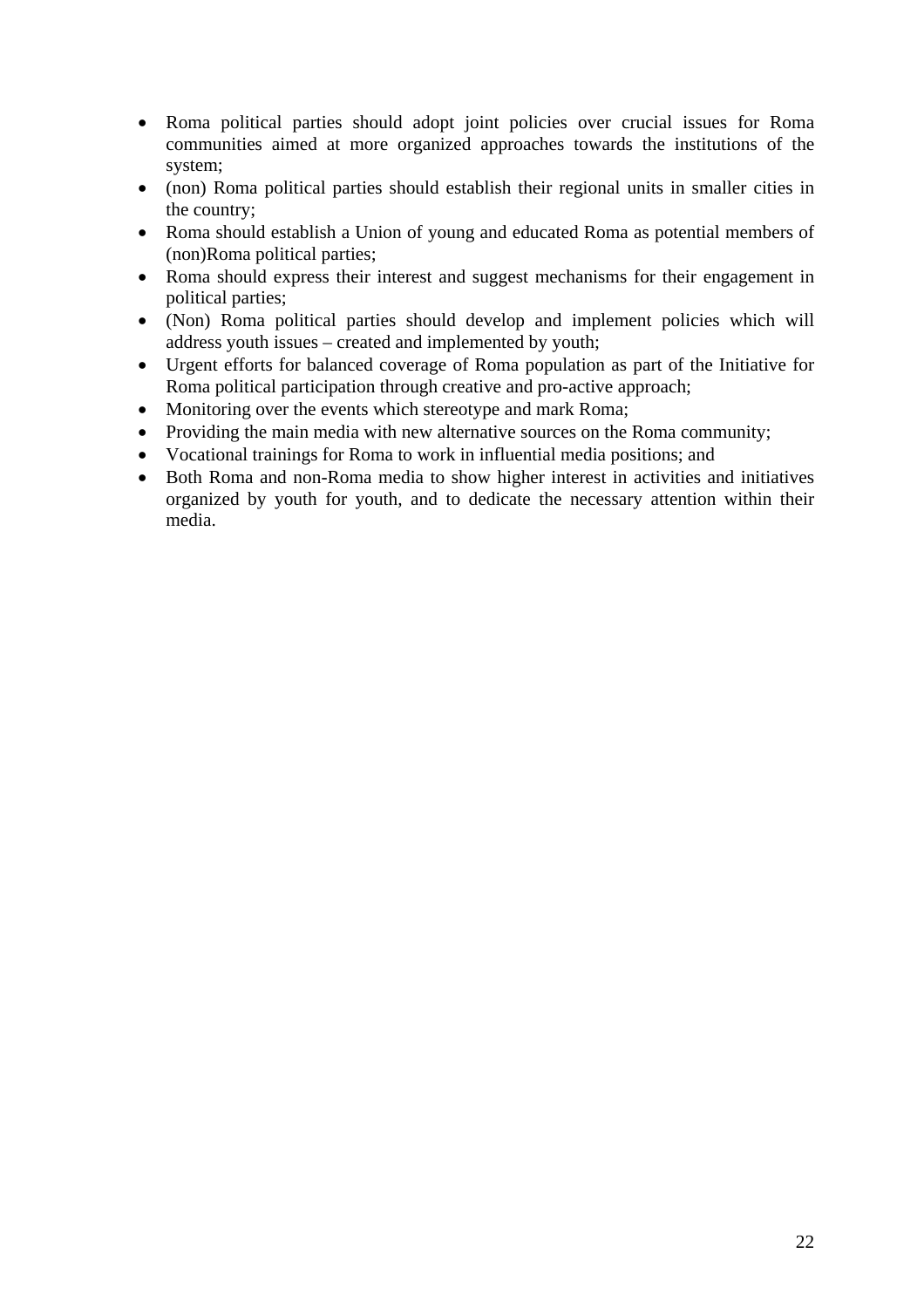### **Moldova**

### <span id="page-23-0"></span>*General Overview*

 $\overline{a}$ 

The population of Moldova is 4,229,700 people, composed of Ukrainians, Russians, Gagauz, Bulgarian, Jews, Belarusians, Roma, Germans and Poles. Moldova is a parliamentary republic. The parliament, which also elects the President, is a unicameral body, consisting of 101 deputies for a four-year term.

The 6th March 2005 elections constituted the fourth competitive election of the Moldovan Parliament since the country's independence in August 1991. This election came at the end of the regular mandate of the Parliament elected in 2001, in which the Party of Communists of the Republic of Moldova (PCRM) held a comfortable majority of 71 seats. Only two other political formations were represented in the outgoing Parliament: the Braghis Alliance and the Christian Democratic People's Party (PPCD). Following the 2001 elections, the PCRM formed a government headed by Prime Minister Vasile Tarlev, and in April 2001, the Parliament elected PCRM leader Vladimir Voronin as President of the Republic of Moldova.

Members of parliament are elected by proportional representation in one countrywide constituency. Political parties registered with the Ministry of Justice, electoral blocs of such parties, and independent candidates are allowed to stand in parliamentary elections. Independent candidates must submit between 2,000 and 2,500 support signatures to be registered.

While the Election Code does not impede the participation of minority candidates or voters in elections, registration requirements have proven difficult for minority candidates to overcome. In the Law on Political Parties and Socio-Political Organizations, combined with the legal thresholds for eligibility to participate in allocation of parliamentary seats, has proven disadvantages for the formation of parties representing minority communities and regionally based parties.

Mayors are elected through a two-round system. A candidate has to receive more than 50 per cent of the valid votes in order to be elected as Mayor. Should no contestant receive more than 50 per cent of the vote, a second round is held two weeks later between the two contestants who received the highest numbers of votes.

Councillors are elected through proportional representation based on party or bloc candidate lists. Independent candidates can also stand for councillors. Mandates for municipal and local councils are allocated using the d'Hondt formula and, unlike the parliamentary elections, there is no threshold requirement. The Election Code requires at least one third of the registered voters to participate for an election to be valid. There is no turnout requirement for run-off elections.<sup>[41](#page-23-0)</sup>

On the  $6<sup>th</sup>$  of March 2005, the citizens of Moldova voted in the parliamentary elections. The number of contestants presented voters with a genuine choice from across the political spectrum. Candidates came from nine political parties, two electoral blocks, and 12 independent candidates ran. Of these 23 contestants, five were perceived as standing the most chance of clearing the electoral threshold. The voter turnout was 64.84 per cent.

<sup>&</sup>lt;sup>41</sup> OSCE/ODIHR Election Observation Mission Final Report on Parliamentary Elections in the Republic of Moldova, 6 March 2005. (Available at [http://www.osce.org/documents/odihr/2005/06/14919\\_en.pdf\)](http://www.osce.org/documents/odihr/2005/06/14919_en.pdf).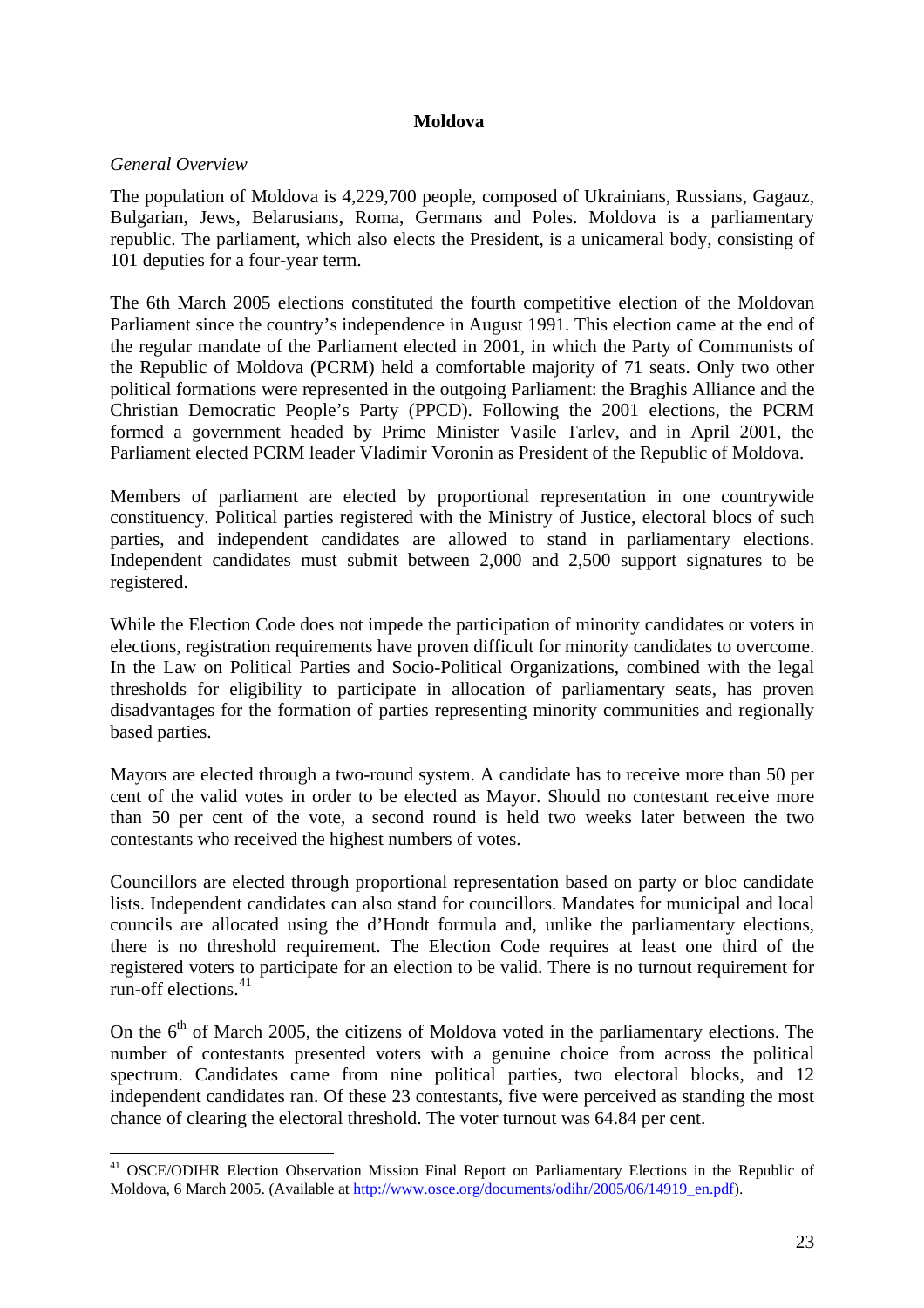<span id="page-24-0"></span>Local elections held on  $25<sup>th</sup>$  of May 2003 in Moldova, saw the Ministry of Justice registering 25 parties and socio-political organizations. Of these, 19 fielded candidates in the local elections; 11 parties ran individually, while the remaining eight were parts of two electoral blocs. In addition, over 1,500 independent candidates ran for office.

## *Roma in Moldova*

According to the census (1989) national minorities account for some 30 per cent of Moldova's population. Roma account for 0.2 per cent of the whole population. Nongovernmental organisations (NGOs) and Roma leaders claim that the real number is higher. The Roma minority is spread throughout the country. Many Roma have assimilated into mainstream society and have lost their culture and language. $42$ 

## *Roma Participation in Public and Political Life*

As part of European Commission - ODIHR joint project "Roma, use your ballot wisely," a consultant conducted research on Roma participation in the local elections held on 25 of May, 2003.

### *Voters*

- Roma voter turnout was higher compared to the rest of the society. For instance, in the village of Vulcanesci (Roma account for 80 per cent in this commune) the turnout was about 80 per cent.
- Many Roma people did not know that they need an ID in order to be able to vote. However, the ID issue is not a problem for most Roma people in Moldova.
- Roma did not have language problems as they can speak other languages.
- There was no information on voting procedure and as a result, there were a high number of invalid ballots.
- Some Roma people mentioned cases of votes buying. $43$

## *Candidates*

- Only a few Roma candidates appeared on the lists of other political parties.
- Only in the village of Raicula was a Roma elected Mayor in the 1999 local elections.
- During the local elections in 2003 one Roma independent candidate ran for the Mayor position.
- Six candidates participated in the local elections in 2003 for City Council seats. Four of them took seats in City/Village councils.
- During the parliamentary election in 2005, two Roma candidates were included on the lists of mainstream parties, both in positions that made them unlikely to be elected.<sup>[44](#page-24-0)</sup>
- In the commune of Cioresti (Nisporeni region), which has a substantial Roma population, the logo of an independent candidate for mayor was omitted from the ballot. The candidate argued that since many in the Roma community are illiterate, the

 $\overline{a}$ <sup>42</sup> Report on "Roma and Local Elections in Republic of Moldova (2003)."

<sup>&</sup>lt;sup>43</sup> Report on "Roma and Local Elections in Republic of Moldova (2003)."

<sup>&</sup>lt;sup>44</sup> Report on "Roma and Local Elections in Republic of Moldova (2003)".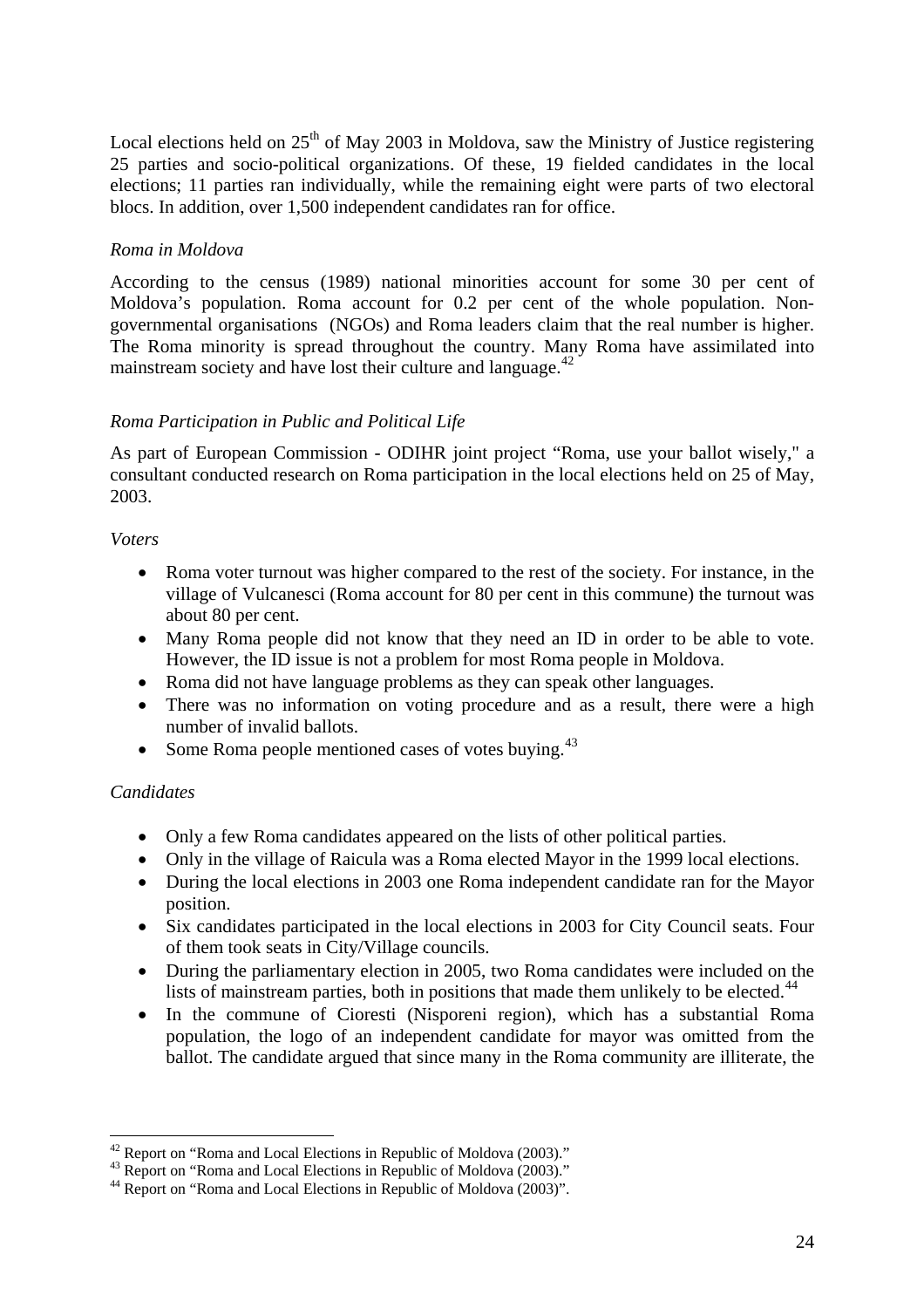<span id="page-25-0"></span>absence of the logo adversely affected his chances in the poll. The court rejected his appeal and declared the first round results valid.<sup>[45](#page-25-0)</sup>

## *Political Parties*

There are no Roma political parties or any other party which represents the interests of the Roma minority in Moldova.

## *Campaign Platform*

- In the election campaign Roma candidates used mainstream strategies, based on social and political issues. For example, Roma candidates from the communist party list used Soviet Union nostalgia during campaigning.
- The candidates did not refer to Roma communities in their election platforms.<sup>[46](#page-25-0)</sup>
- The candidates presented their programmes in Roma communities, although there was not enough material such as leaflets or posters in Roma communities.
- There was no media covering Roma issues in the electoral period.

## *Challenges to Overcome*

- Roma minority remain underrepresented in local and national government administrations;
- Roma do not have an opportunity to participate in the discussions on the issues that affect them: $47$
- Roma political participation is not supported by the majority;
- People in Roma communities do not get enough information about the election campaigns;
- People do not know how to fill in the ballots.  $48$

## *Recommendations*

- Review of electoral system in order to secure a fair representation of regionally based minorities;
- Review of territorial and administrative law to encourage political and social participation of Roma minority;
- Trainings in Roma communities on elections, voting, and political parties;
- Published materials on voting procedure;
- Increase Roma presence in public life; and
- Encourage political parties to include minority candidates on their lists. $49$

<sup>45</sup> OSCE/ODIHR Election Observation Mission Report on Local Elections in the Republic of Moldova, 25 May and 8 June, 2003. (Available at [http://www.osce.org/documents/odihr/2003/08/560\\_en.pdf](http://www.osce.org/documents/odihr/2003/08/560_en.pdf)).<br><sup>46</sup> Report on "Roma and Local Elections in Republic of Moldova (2003)".

<sup>&</sup>lt;sup>47</sup> Report on "Roundtable on Roma Participation in Local Election in Chisinau, 2003".

<sup>&</sup>lt;sup>48</sup> Report on "Roma and Local Elections in Republic of Moldova (2003)".

<sup>49</sup> Report on "Roundtable on Roma Participation in Local Election in Chisinau, 2003."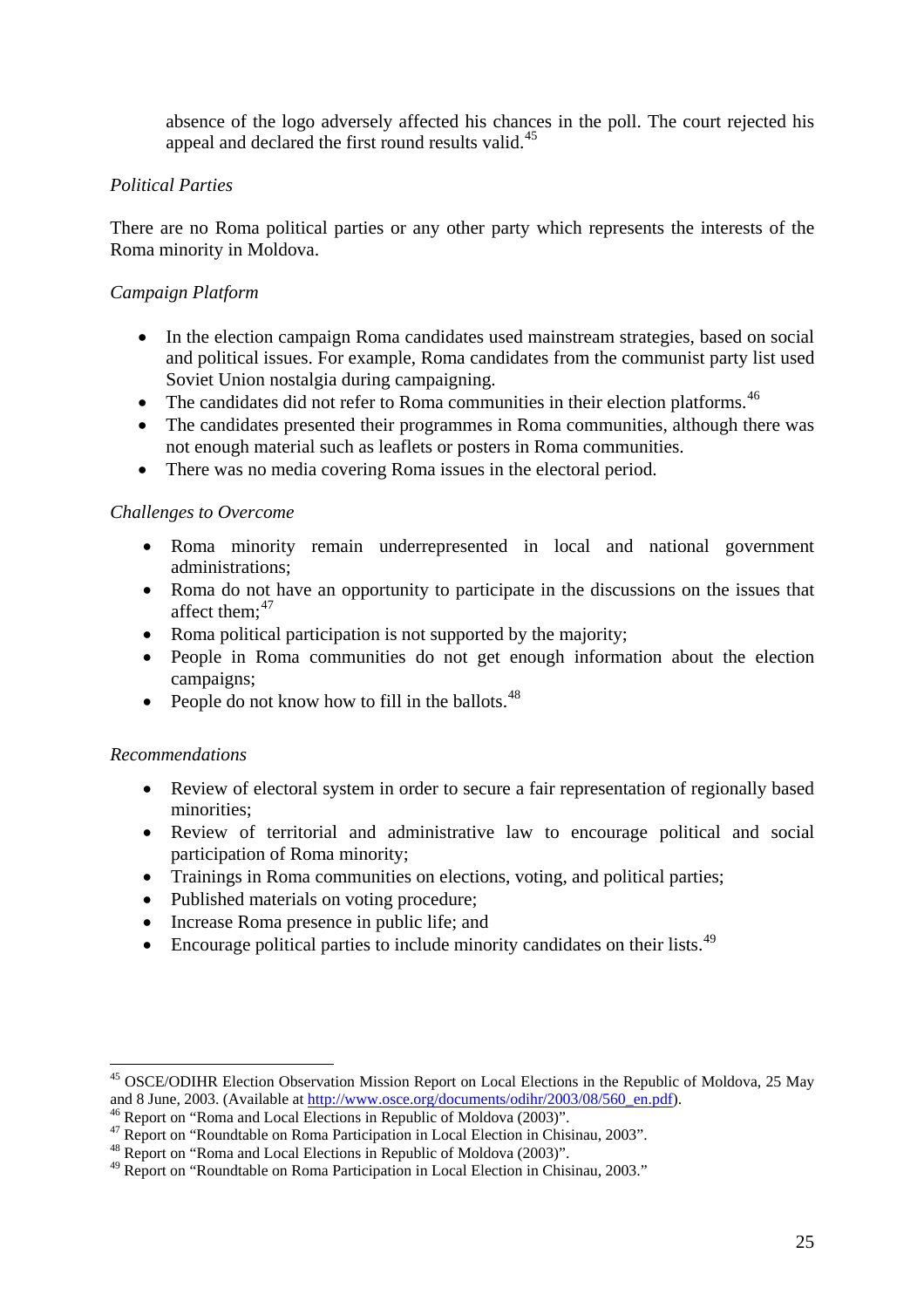### **Romania**

## <span id="page-26-0"></span>*General Overview*

In Romania's general elections in 2004, 24 parties and political alliances and 28 minority organisations enlisted. Of 28 seats, from a total of 314 in the Chamber of Deputies, are occupied by the minority organisations. All minorities have been very active and have a total of 3283 candidates (out of a total of 6704 political party candidates in Romania).<sup>[50](#page-26-0)</sup>

## *Roma in Romania*

According to the recent national census about 535,000 (less than 2.5 per cent) Romanians identified themselves as Roma. However, NGO and Roma political activists, researchers as well as international institutions, believe that that this official number understates the country's Roma population. The Helsinki Commission report (1994) estimated that the Roma population exceeds 2,000,000 (or 9 per cent). The European Union estimates between 1.1 and 1.5 million Roma (6 per cent).

## *Roma Participation in Public and Political Life*

Although several Roma-based political parties emerged in the aftermath of the 1989 reforms, the political organisation of Roma communities is underdeveloped. Compared to other ethnic minorities in Romania, Roma political organisations and parties are neither as powerful nor as well developed.

## *Political Parties*

The 2004 elections saw the emergence of two Roma political organisations: the Social Democrat Party in Romania and Alliance for Roma Unity.

## *Voters*

A poll carried out from 5 to 15 October 2004 by a group of Roma students at the SNSPA University, found the following findings regarding Roma political party preference: 70 per cent of Roma preferred the Social Democrat Roma Party; 5 per cent would have voted with the Alliance for Roma Unity; 3 per cent with the Christian Roma Centre; and 1 per cent with the Roma Ethnicity Community.

The votes for Roma organisations were unequally distributed at the national level. The highest number of votes for the two parties was in Prahova, Mures, Alba, Galati counties.

Roma voters were familiar with the voting procedure as they came prepared with their ID card or passport. Roma voters were young, old, male and female. However, in general, Roma males, or husband and wife families, were the first to vote.

## *Candidates*

Roma minorities in Romania had the highest number of proposed candidates (4.03 per cent out of the total of candidates) at the national level.<sup>[51](#page-26-0)</sup> In the 2004 elections, the Alliance for

 $\overline{a}$ <sup>50</sup> The Political Participation of Roma in Romania (available from ODIHR CPRSI upon request).

 $51$  Ibid.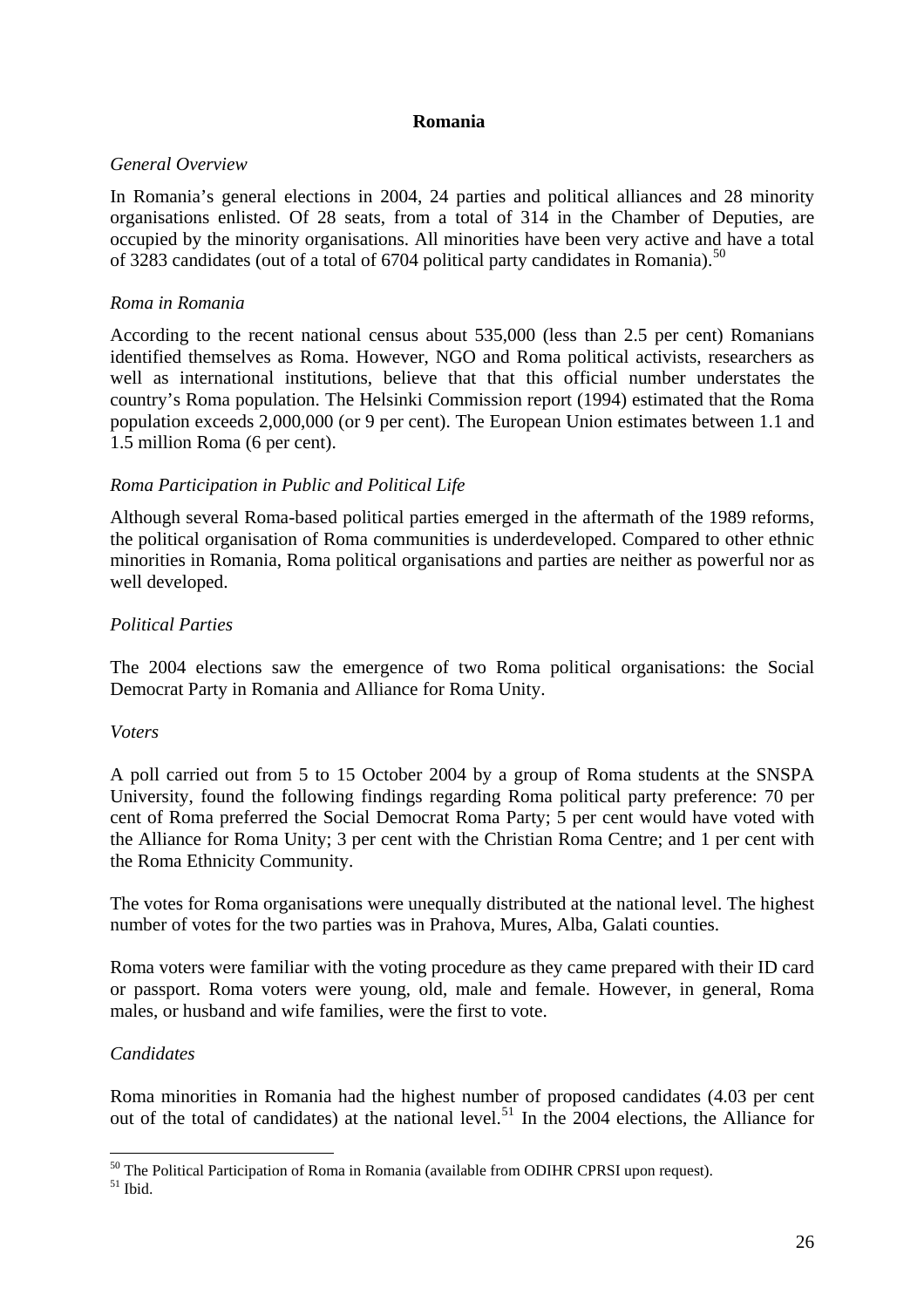<span id="page-27-0"></span>Roma Unity had a total of 340 candidates enrolled (105 – Senate and 235 – Chamber of Deputies) and the Roma party 211 (only for the Chamber of Deputies).<sup>[52](#page-27-0)</sup> The Roma Party had 5 candidates enrolled for each county (except Vrancea County, where there were 6).

## *Challenges to Overcome*

- Lack of political education and experience.
- Low level of political organisation in Roma communities;
- The lack of an open and fair environment that welcomes Roma political organisations and encourages vigorous participation.<sup>[53](#page-27-0)</sup>

### *Recommendations*

- Develop a cadre of political leaders, managers and activists trained and skilled in political organisation and campaigns, as well as prepared to govern.
- Establish traditions, structures and mechanisms that facilitate and encourage on-going community outreach and education to develop an informed constituency and a coherent political party.
- Put Roma issues into the mainstream agenda and broaden the constituency to increase the quantity and quality of Roma representation in governmental councils.
- Enhance Roma sense of identity, both in public and community self-image through a series of careful political positions; policy agenda development; media outreach, training and integration.

 $52$  The Political Participation of Roma in Romania (aavailable from ODIHR CPRSI upon request).<br> $53$  NDI Assessment Mission Report on "Roma Political Participation in Romania", February 2003.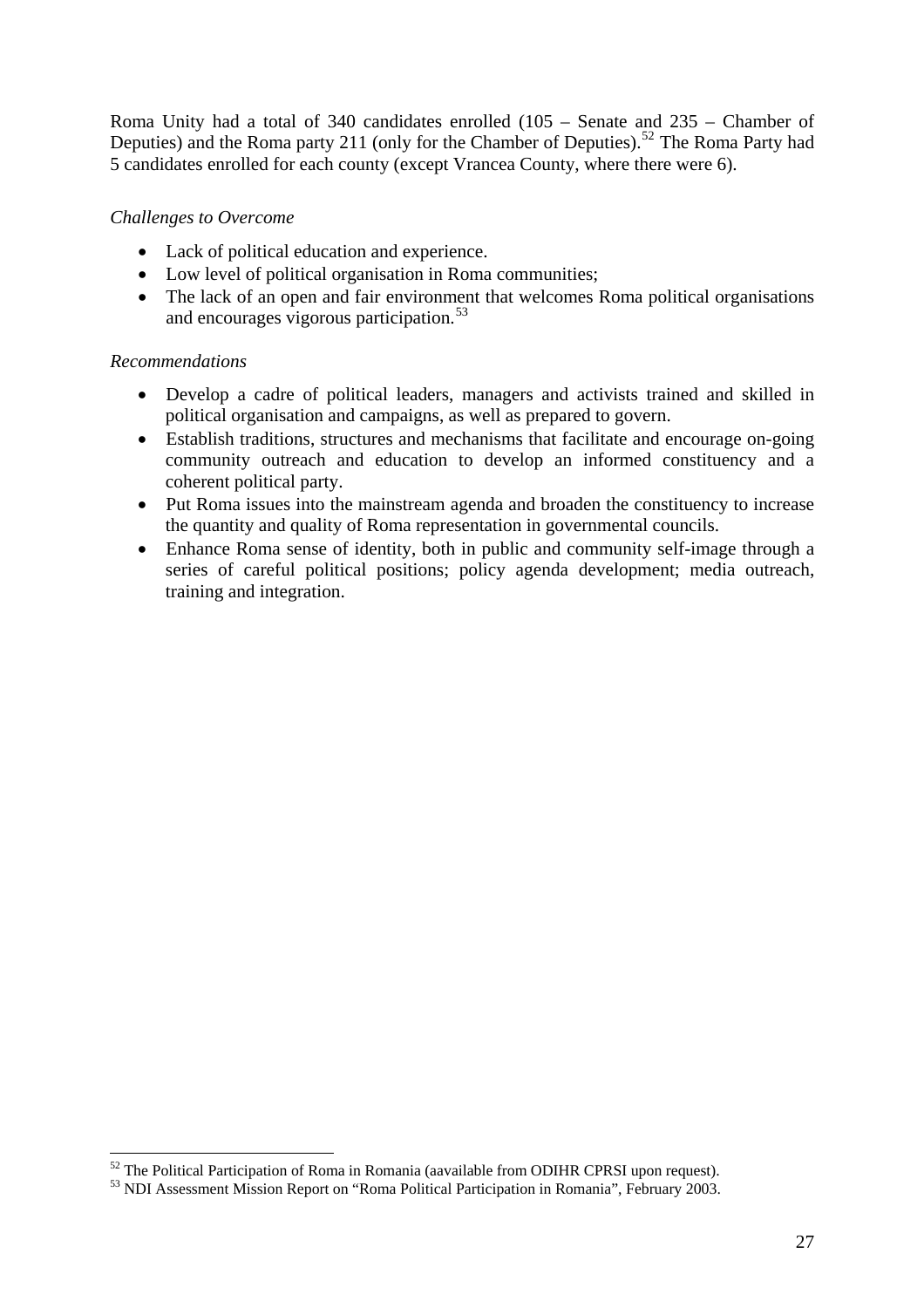#### **Serbia and Montenegro**

#### <span id="page-28-0"></span>*General Overview*

On the 28 of March 1990, the Constitution of Serbia was adopted, establishing a unicameral National Assembly with 250 members, elected for a four-year term. In addition to the Constitution, the Law on Election of Members of Parliament ("the parliamentary election law"), adopted on 8 October 2000, provides the legislative framework for the elections. The law is also supplemented by numerous instructions and decisions issued by the Republican Election Commission.

The 13 June 2004 elections for the President of the Republic of Serbia were called by the Speaker of the Serbian National Assembly on 4 April 2004. It was the fourth attempt to elect a President since 2002. All previous presidential elections held during 2002 and 2003 had failed because voter turnout fell below the prescribed 50 per cent threshold which required that repeat elections be held. This, in turn, created a cycle of failed elections. For this reason, on 25 February 2004, the newly installed National Assembly adopted significant amendments to the Presidential Election Law. These amendments abolished the 50 per cent voter turnout requirement for valid presidential elections, in line with previous OSCE/ODIHR and Council of Europe recommendations<sup>[54](#page-28-0)</sup>.

The June 2004 Presidential elections were held in the Republic of Serbia. A total of 15 candidates were certified by the Republican Election Commission to contest the first round of presidential election.

Previously, on the  $28<sup>th</sup>$  of December 2003 parliamentary elections were held in the Republic of Serbia.

#### *Roma Participation in Public and Political Life*

#### *Voters*

Roma voter turnout was low. A large number of Roma people were not able to vote as they did not have any official documents. A number of old Roma and Romani women were illiterate and had difficulty understanding the ballot.<sup>[55](#page-28-0)</sup>

#### *Candidates*

 $\overline{a}$ 

In the Nis area there were four Romani candidates who were representing different political parties: Mr. Osman Balic (the Democratic Party), Mr. Nejaz Ramcevski (the Socialist Party of Serbia) and Mr. Rade Vuckovic and Aladin Jumerovic (Together for Tolerance).

#### *Political party formation*

There are several Roma political parties in Serbia, however, only three are the most active.

<sup>&</sup>lt;sup>54</sup> OSCE/ODIHR Election Observation Mission Report on Presidential Election in the Republic of Serbia and Montenegro, 13 and 24 June, 2004. (Available at [http://www.osce.org/documents/odihr/2004/09/3620\\_en.pdf\)](http://www.osce.org/documents/odihr/2004/09/3620_en.pdf). <sup>55</sup> Report on "Romani Political Participation and Observation of the Participation of Roma (as candidates and

voters) in Parliamentary Elections in the Republic of Serbia", M. Demirovski.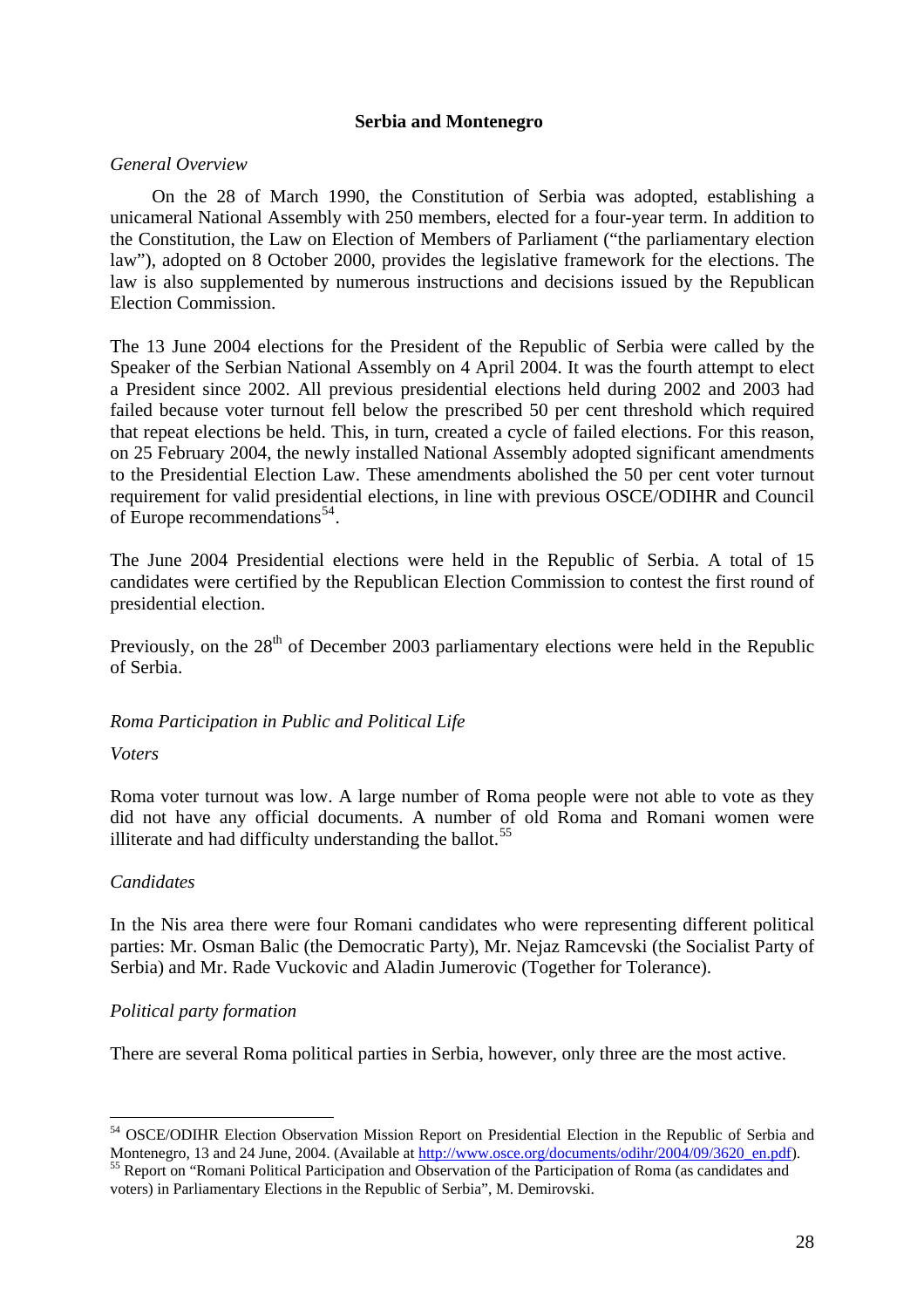## *Coalition*

During the 2003 parliamentary elections three Roma political parties did not participate in the elections. However, the Roma Congress Party, the Social-Democratic Party, and the Democratic Party of Roma were involved in coalition building with the mainstream parties.

The Roma Congress Party supported one of the mainstream coalitions called "Together for Tolerance." This coalition had special programmes on national minorities. Their representatives visited several Roma settlements. The Roma Social-Democratic Party of Serbia supported a political coalition called the "Reformists." This coalition was supported by 14 other national minorities. It had 8 Roma candidates on its list, including a young Romani woman.

Several weeks before the elections a New Roma Democratic Party was registered, however, it was too late to register its candidates and they supported the coalition "Together for Tolerance."

### *Challenges to Overcome*

- Several Roma political parties entered political coalitions; however, they did not have any official documents confirming their cooperation.
- A large number of Roma voters were not able to vote as they did not have any documents.
- Lack of information on election procedures in Roma community was an obstacle.
- A number of Roma did not vote as the polling stations were far away from their settlements.
- Lack of material on election procedures in the Romani language.
- Roma NGOs were not active during the election period.

#### *Recommendations*

- To organise training on elections for political parties and candidates.
- To encourage Roma NGOs to organise activities on political participation.
- To inform Roma communities about the election process and their rights to vote.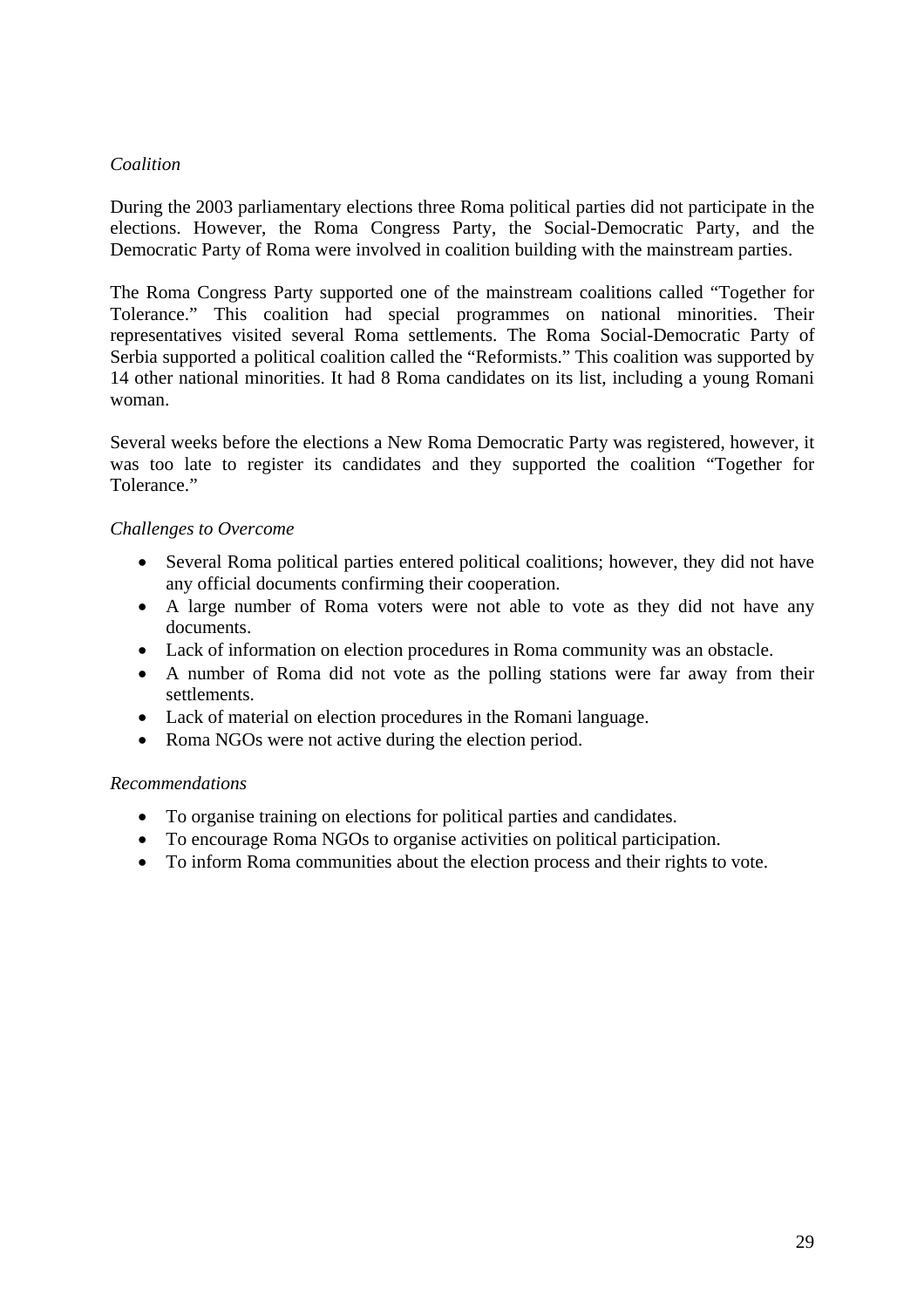## <span id="page-30-0"></span>**III. SUMMARY OF MAIN FINDINGS**

As parts of the European Commission - OSCE ODIHR joint project "Roma use your ballot wisely!" trained consultants conducted research in the target countries included in the project. A number of experts participated in the OSCE Election Observation Missions to assess Roma participation in the electoral process. The EOMs and consultants collected material concerning minority issues to assess the following:

- Minority participation as voters, candidates and elected representatives;
- The participation of minorities in leadership roles within state institutions, electoral commissions and political parties; and
- Analysis of the legislative framework and its impact on minorities.

Statistics are usually available through a variety of sources including national and local government authorities, political parties and civil society organisations. Following the country reports the following main finding can be mentioned:

- 1. There exists a relatively common *absence of formal mechanisms* to ensure inclusion of national minorities in the election process. Only a few observed countries adopted election systems that give some form of preferential treatment toward minorities. In most of the observed countries, Roma minority communities are able to participate in the elections only through mainstream parties. Even if they form minority parties, their chances for election are limited by thresholds or methods of allocation of seats that are proven disadvantageous toward minority candidates (i.e. such as in Moldova). In several observed countries (i.e. fYROM and Croatia) Roma minorities are not familiar with the new legislation and as a result cannot vote (for example, in Croatia, they had to register on the special "minority voting lists" in order to be able to vote for minority candidate).
- 2. *Coalition building problems*. In several observed countries Roma political parties join political coalition. However, due to lack of training and political education these coalitions are not effective for Roma. They do not sign any official documents to confirm their cooperation and as a result they cannot benefit from it (i.e. as is the case in Serbia).
- 3. *Small number of minority candidate*. In general, the numbers of minority candidates do not reflect their share of population. In Moldova 2004 parliamentary elections, only two Roma candidates were included on the list of mainstream parties, both in the position that make them unlikely to be elected. Generally, the level of organisation of minority parties is still weak (i.e. in Serbia). However, there are positive achievements in several countries (such as in Bulgaria).
- 4. *Little attention to Roma minority issues in the campaign*. Although, during the last years the mainstream political parties began to include national minority issues on the platforms, they still do little to attract support of national minority voters.
- 5. *Lack of registration* of minorities as voter. Lack of civil registration documents is widespread in Roma communities in all of the observed countries. Because Roma do not have civil and voter registration documents, they are not on the voter lists (i.e. in Albania). A number of Roma experienced difficulties accessing identification documents, some of them do not want to be register (they do not want to pay for the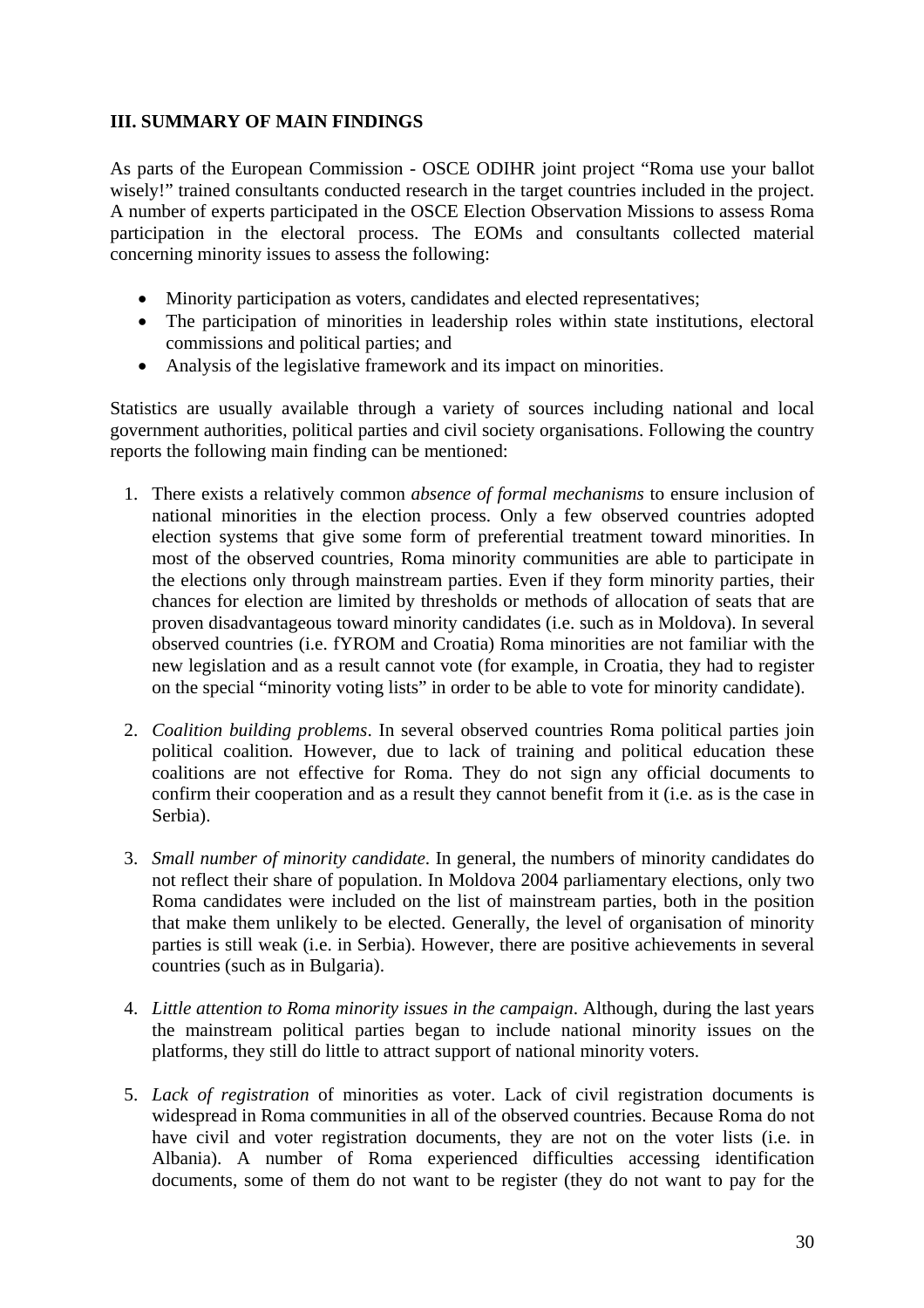registration process or to pay taxes). Roma are often not registered as residents in the communities where they live.

- 6. *Low level of political education* among Roma voters. A number of Roma voters are not familiar with the voting technique and their right to vote. Lack of information on voting procedures in Roma communities results in a large number of invalid ballots. There are cases when people did not know how to fill in the ballots (i.e. in Moldova and Bulgaria). There is a general lack of information material on election procedures in Roma communities throughout the target countries of South Eastern Europe.
- 7. *Low interest in the elections*. The low voters' turnout was reported in almost all countries. As minority voters express little interest in political participation, mainstream political parties usually are not interested in attracting them. Lack of minority candidates on the party lists and election campaigns in Roma communities does not encourage or stimulate Roma to participate in the elections. However, in the countries with active Roma politicians (such as in Bulgaria and Romania) Roma voters' turnout was quite high.
- 8. Although, the ODIHR EOM reports often mention the availability of election material for national minorities, including ballots and voter information in minority languages, this is not the case for Roma minority (i.e. in Serbia). In some countries Roma do not have language problems (i.e. in Moldova) but they experience a *lack of information* on voting procedures which results in a high number of invalid ballots.
- 9. Rome voters are more likely to fall a victim to offers of financial reward or political pressure. They are also influenced by family and community opinion (this was the case in Bulgaria). Cases of *vote buying* among Roma communities were reported in several countries (such as fYROM and Bulgaria).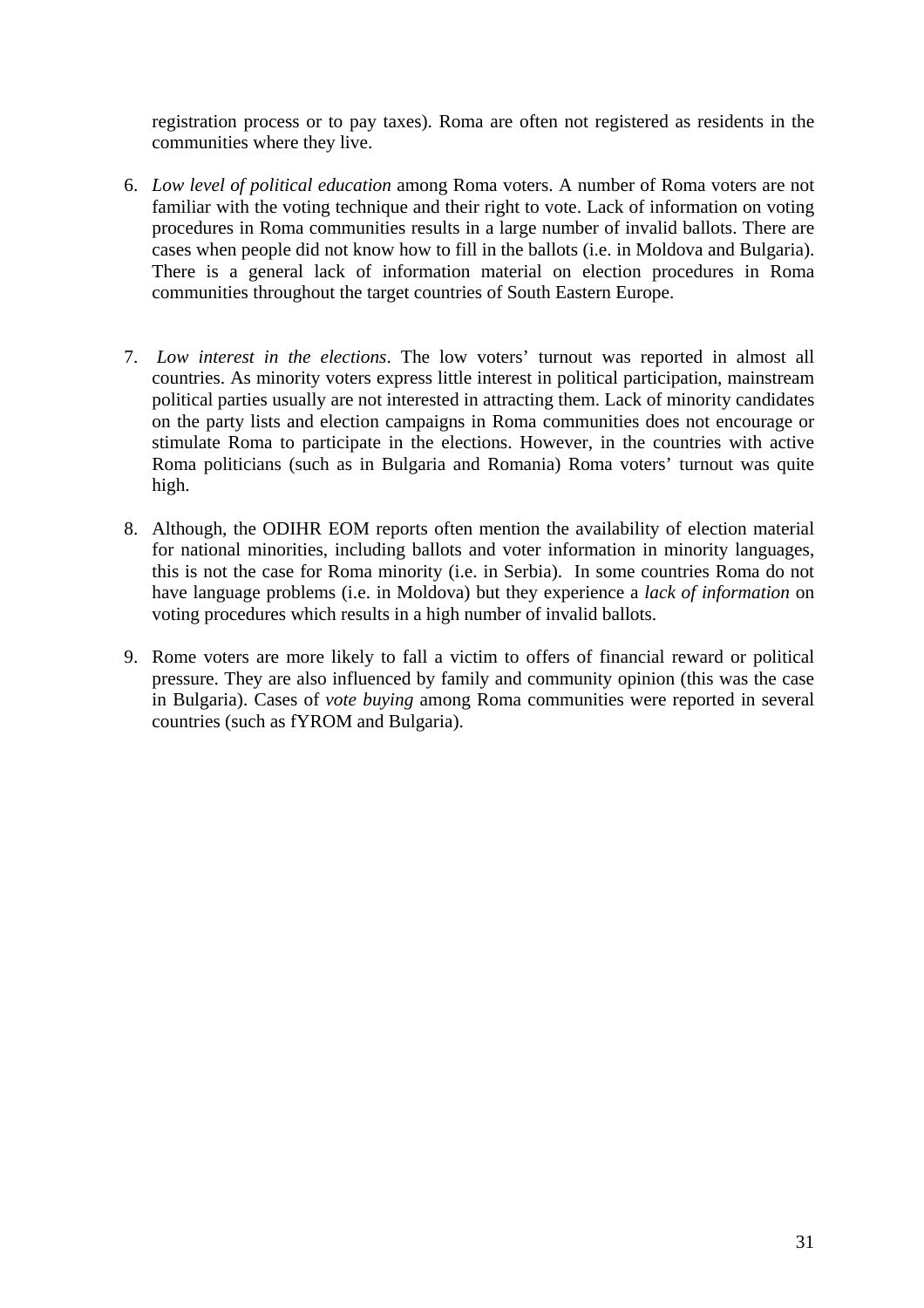## <span id="page-32-0"></span>**IV. REFERENCES**

OSCE/ODIHR Needs Assessment Mission Report on Bosnia and Herzegovina Municipal Election, 28 June - July 2004. (Available at [http://www.osce.org/documents/odihr/2004/07/3344\\_en.pdf\)](http://www.osce.org/documents/odihr/2004/07/3344_en.pdf).

OSCE/ODIHR Election Mission Assessment Mission Report on Parliamentary Elections in the Republic of Bulgaria, 25 June 2005. (Available at<http://www.osce.org/documents/odihr>)

OSCE/ODIHR Election Observation Mission Report on Parliamentary Elections in the Republic of Croatia, 23 November, 2003. (Available at [http://www.osce.org/documents/odihr/2004/01/1897\\_en.pdf\)](http://www.osce.org/documents/odihr/2004/01/1897_en.pdf).

OSCE/ODIHR Election Observation Mission Final Report on Parliamentary Elections in the Republic of Moldova, 6 March 2005. (Available at [http://www.osce.org/documents/odihr/2005/06/14919\\_en.pdf\)](http://www.osce.org/documents/odihr/2005/06/14919_en.pdf).

 OSCE/ODIHR Election Observation Mission Report on Local Elections in the Republic of Moldova, 25 May and 8 June, 2003. (Available at [http://www.osce.org/documents/odihr/2003/08/560\\_en.pdf\)](http://www.osce.org/documents/odihr/2003/08/560_en.pdf).

OSCE/ODIHR Election Observation Mission Report on Presidential Election in the Republic of Serbia and Montenegro, 13 and 24 June, 2004. (Available at [http://www.osce.org/documents/odihr/2004/09/3620\\_en.pdf\)](http://www.osce.org/documents/odihr/2004/09/3620_en.pdf).

National Democratic Institute for International Affairs Report on Roma Participation in Bulgarian 2005 Parliamentary Elections. (Available at [http://www.accessdemocracy.org/library/1976\\_bg\\_roma\\_011806.pdf\)](http://www.accessdemocracy.org/library/1976_bg_roma_011806.pdf).

National Democratic Institute for International Affairs Assessment Mission Report on Roma Political Participation in Romania, February 2003. (Available at [http://www.accessdemocracy.org/library/1629\\_ro\\_romaparticip\\_022803.pdf](http://www.accessdemocracy.org/library/1629_ro_romaparticip_022803.pdf)).

European Roma Rights Center (ERRC) Report on "Roma and Egyptians in Albania: From Social Exclusion to Social Inclusion: Summary of the World Bank Needs Assessment Study on Roma and Egyptians in Albania", is available at [www.errc.org](http://www.errc.org/).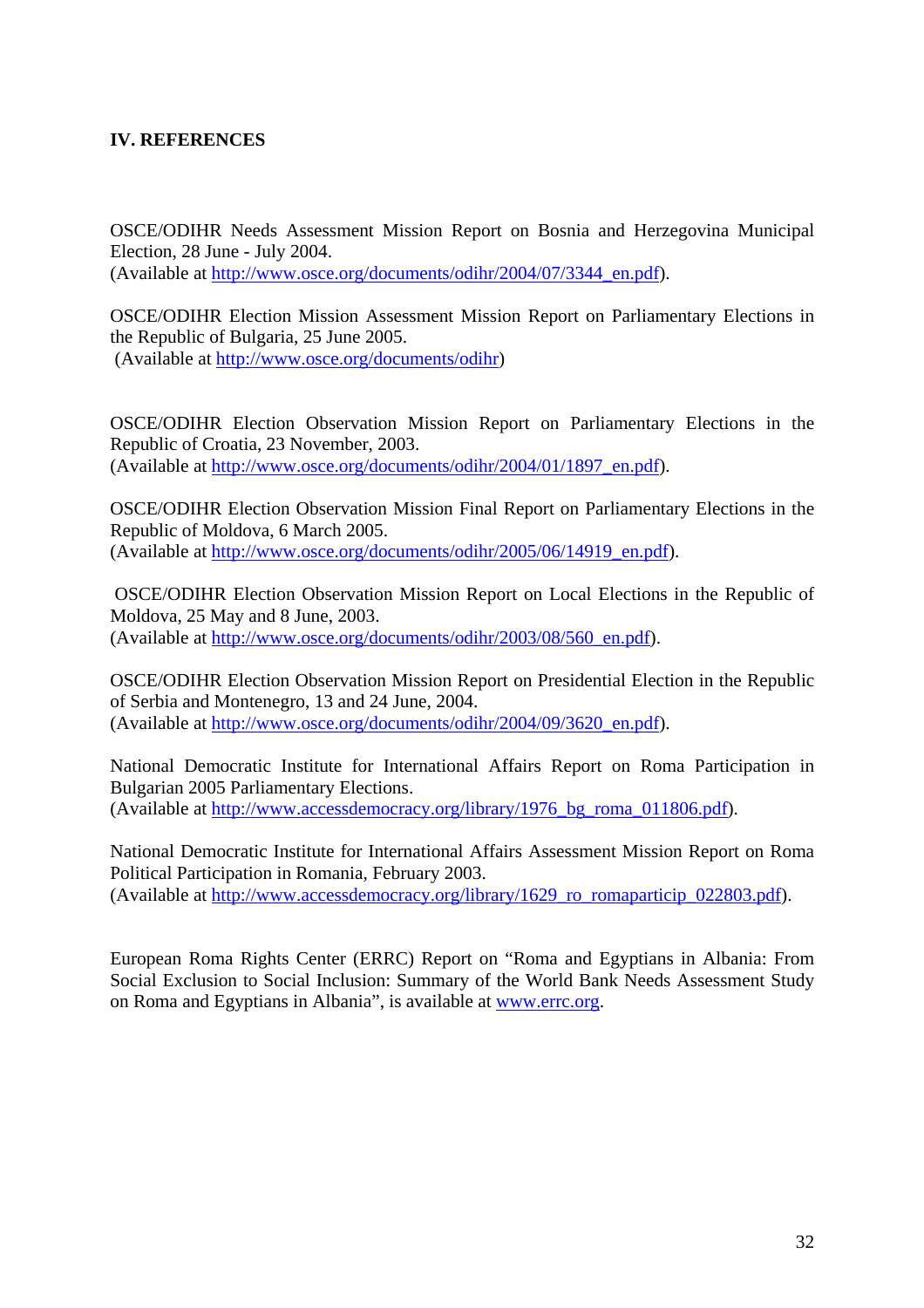## **ODIHR CPRSI Documents on "RUBW" project**

Compilation of References of Roma in the ODIHR Election Observation Mission, is available from the ODIHR CPRSI upon request.

### **Albania**

Rubin Zemon, Report - observation of the local election in Albania on 12 October 2003, is available from the ODIHR CPRSI upon request.

### **Bosnia and Herzegovina**

Magdalena Matache, Report on the Electoral participation of Roma in BiH October 2004, is available from the ODIHR CPRSI upon request.

### **Bulgaria**

Human Rights Project, Report on local elections in Bulgaria in September-October 2003, is available from the ODIHR CPRSI upon request.

Rubin Zemon, Report - observation of local elections in Bulgaria on 26 October 2003, is available from the ODIHR CPRSI upon request.

### **Croatia**

Rubin Zemon, Report – observation of the Parliamentary elections in Croatia in November 2003, is available from the ODIHR CPRSI upon request.

Rubin Zemon, Political participation and capacities of Roma and related minority groups in Croatia; January 2005, is available from the ODIHR CPRSI upon request.

Rubin Zemon, Political participation and capacities of Roma and related minority groups in Croatia; January 2005, is available from the ODIHR CPRSI upon request.

#### **former Yugoslav Republic of Macedonia**

Asmet Elezovski, Conclusions of the visit to Serbia within the Project "Roma, use your ballot wisely" Implemented by ODIHR CPRSI, Financed by the European Commission. Time period of the project: 2003-2005, activity period: 9, 10, 11 May 2004, is available from the ODIHR CPRSI upon request.

#### **Moldova**

Report on Roma and Local Elections in Republic of Moldova, May 2003, available from the ODIHR CPRSI upon request.

Report on Roundtable on Roma Participation in Local Election in Chisinau, 2003, available from the ODIHR CPRSI upon request.